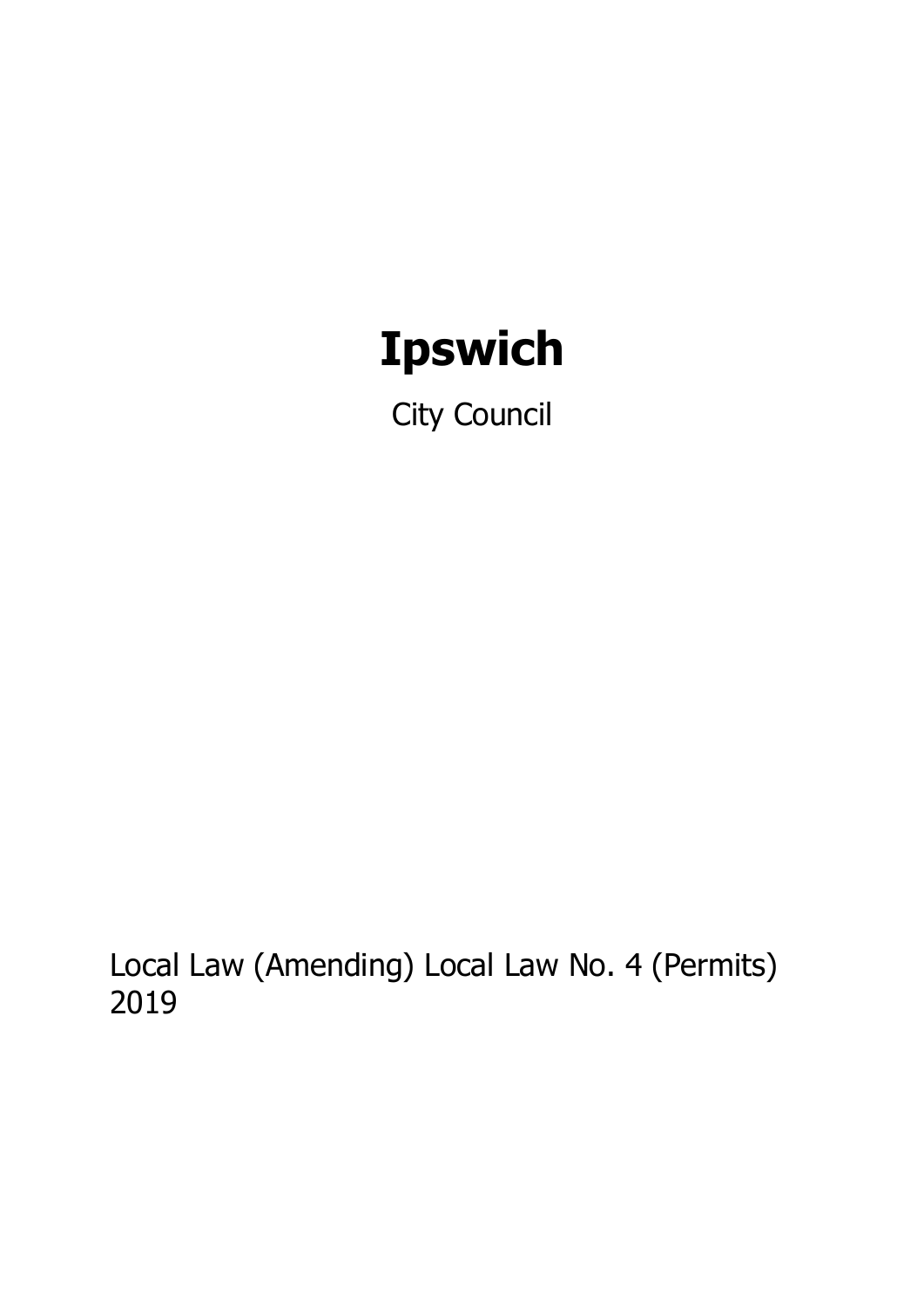#### Ipswich City Council Local Law (Amending) Local Law No. 4 (Permits) 2019

# **Contents**

| Part 1 | <b>Preliminary</b>                          |                                                                  |    |  |
|--------|---------------------------------------------|------------------------------------------------------------------|----|--|
|        | $\mathbf{1}$                                |                                                                  | 4  |  |
|        | $\overline{2}$                              |                                                                  | 4  |  |
|        | 3                                           |                                                                  | 4  |  |
| Part 2 | Amendment of Local Law No. 4 (Permits) 2013 |                                                                  |    |  |
|        | 4                                           |                                                                  | 4  |  |
|        | 5                                           |                                                                  | 4  |  |
|        | 6                                           |                                                                  | 5  |  |
|        | $\overline{7}$                              |                                                                  | 6  |  |
|        | 8                                           |                                                                  | 7  |  |
|        | 9                                           |                                                                  | 7  |  |
|        | 10                                          |                                                                  | 8  |  |
|        | 11                                          |                                                                  | 10 |  |
|        | 12                                          |                                                                  | 11 |  |
|        | 13                                          |                                                                  | 12 |  |
|        | 14                                          |                                                                  | 13 |  |
|        | 15                                          | Amendment of s 10 (Power to change the conditions of a permit)   | 14 |  |
|        | 16                                          | Amendment of s 11 (Amendment, renewal or transfer of a permit)   | 15 |  |
|        | 17                                          |                                                                  | 16 |  |
|        | 18                                          |                                                                  | 18 |  |
|        | 19                                          |                                                                  | 19 |  |
|        | 20                                          |                                                                  | 20 |  |
|        | 21                                          | Omission of s 15 (Procedure for immediate suspension of licence) | 21 |  |
|        | 22                                          |                                                                  | 21 |  |
|        | 23                                          |                                                                  | 22 |  |
|        | 24                                          |                                                                  | 23 |  |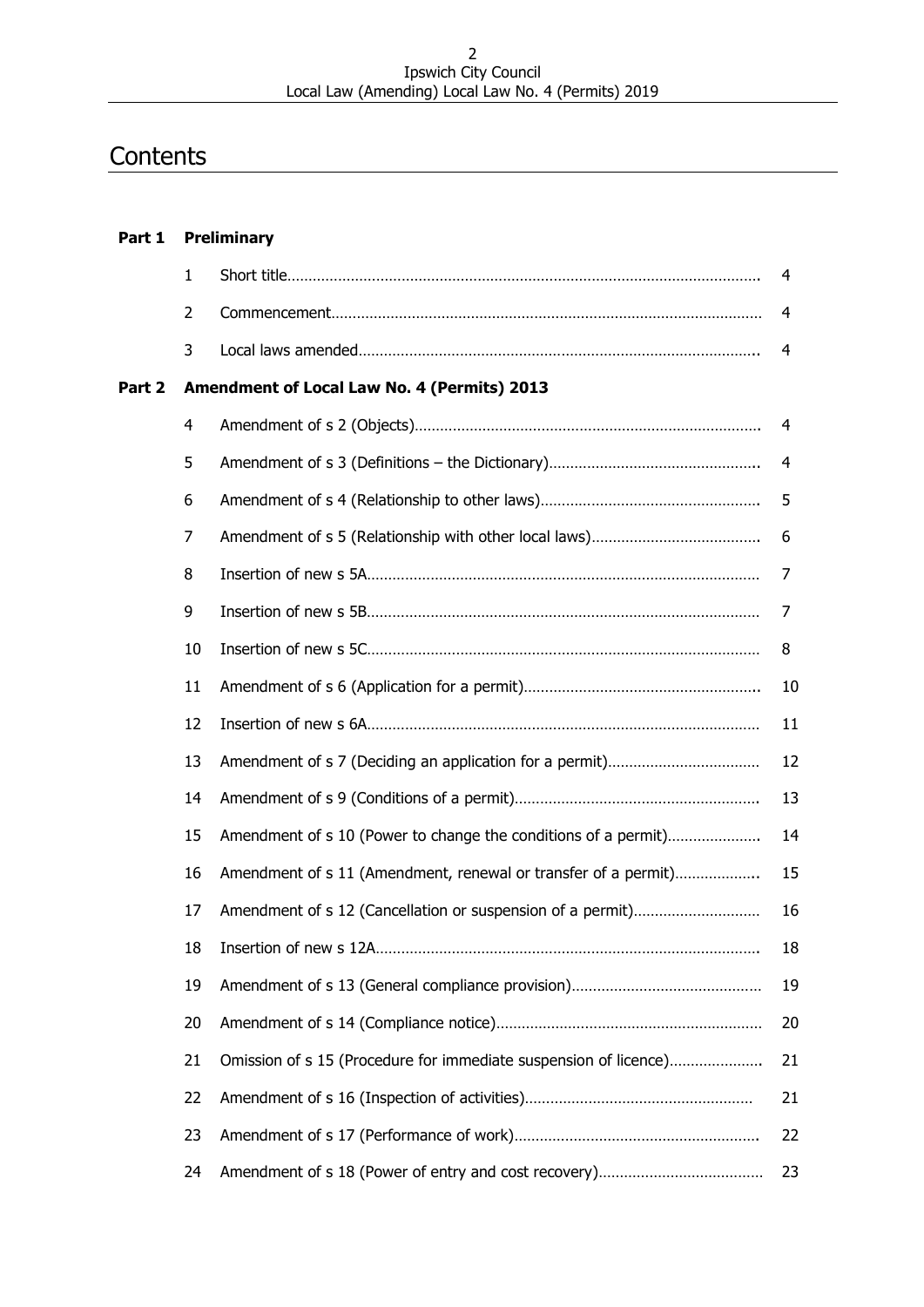#### Ipswich City Council Local Law (Amending) Local Law No. 4 (Permits) 2019

|  | -25 |
|--|-----|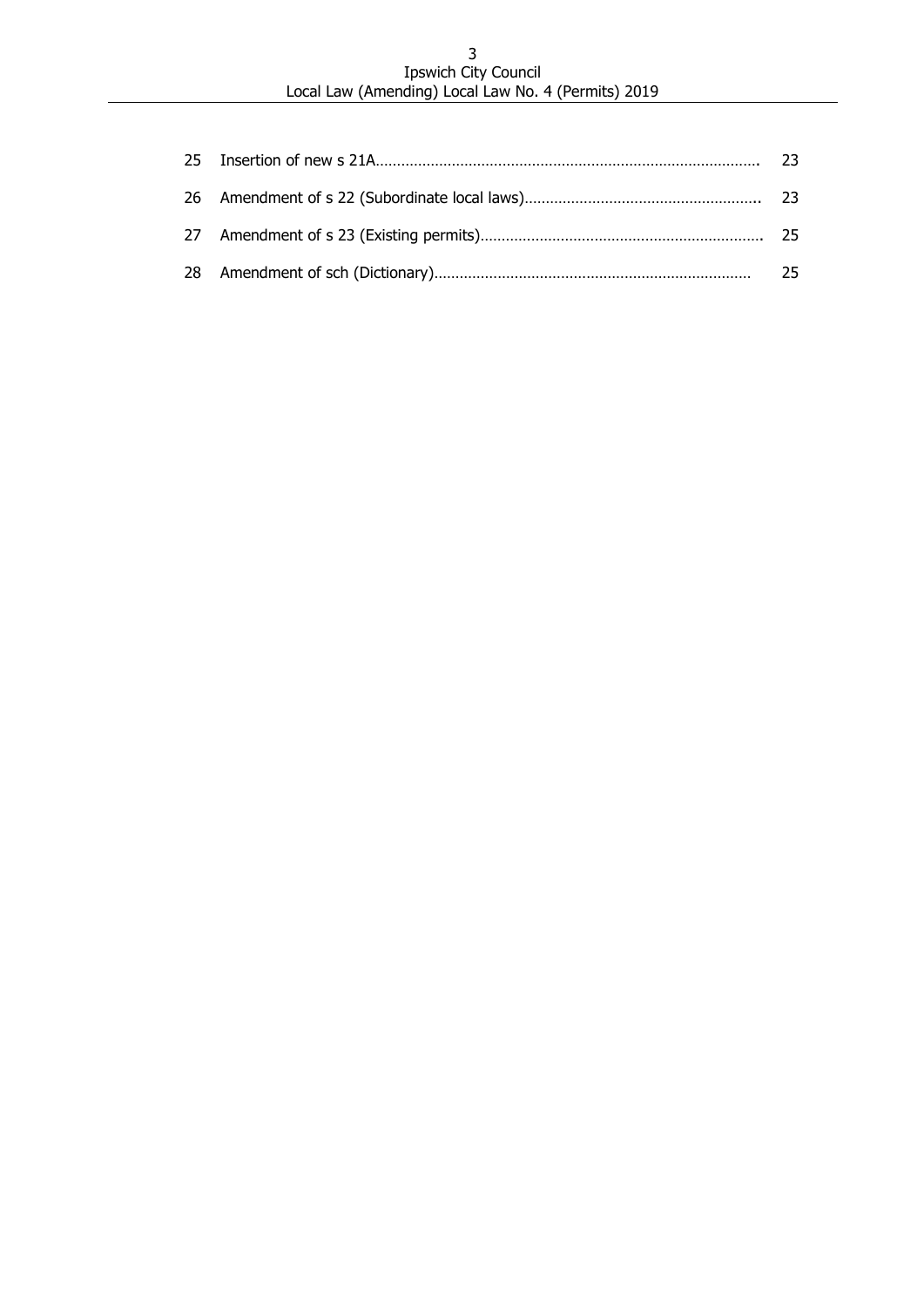# **Part 1 Preliminary**

# <span id="page-3-0"></span>**1 Short title**

This local law may be cited as Local Law (Amending) Local Law No. 4 (Permits) 2019.

# <span id="page-3-1"></span>**2 Commencement**

This local law commences on the date notice of the making of the local law is published in the gazette.

# <span id="page-3-2"></span>**3 Local laws amended**

This local law amends Local Law No. 4 (Permits) 2013.

# **Part 2 Amendment of Local Law No. 4 (Permits) 2013**

# <span id="page-3-3"></span>**4 Amendment of s 2 (Objects)**

(1) Section 2(a), subsection (ii),  $\cdot$ ; or' –

omit, insert –

; and

(2) Section 2(a), subsection (iii)  $-$ 

omit.

# <span id="page-3-4"></span>**5 Amendment of s 3 (Definitions – the Dictionary)**

Section 3(2), after 'this local law' –

insert –

.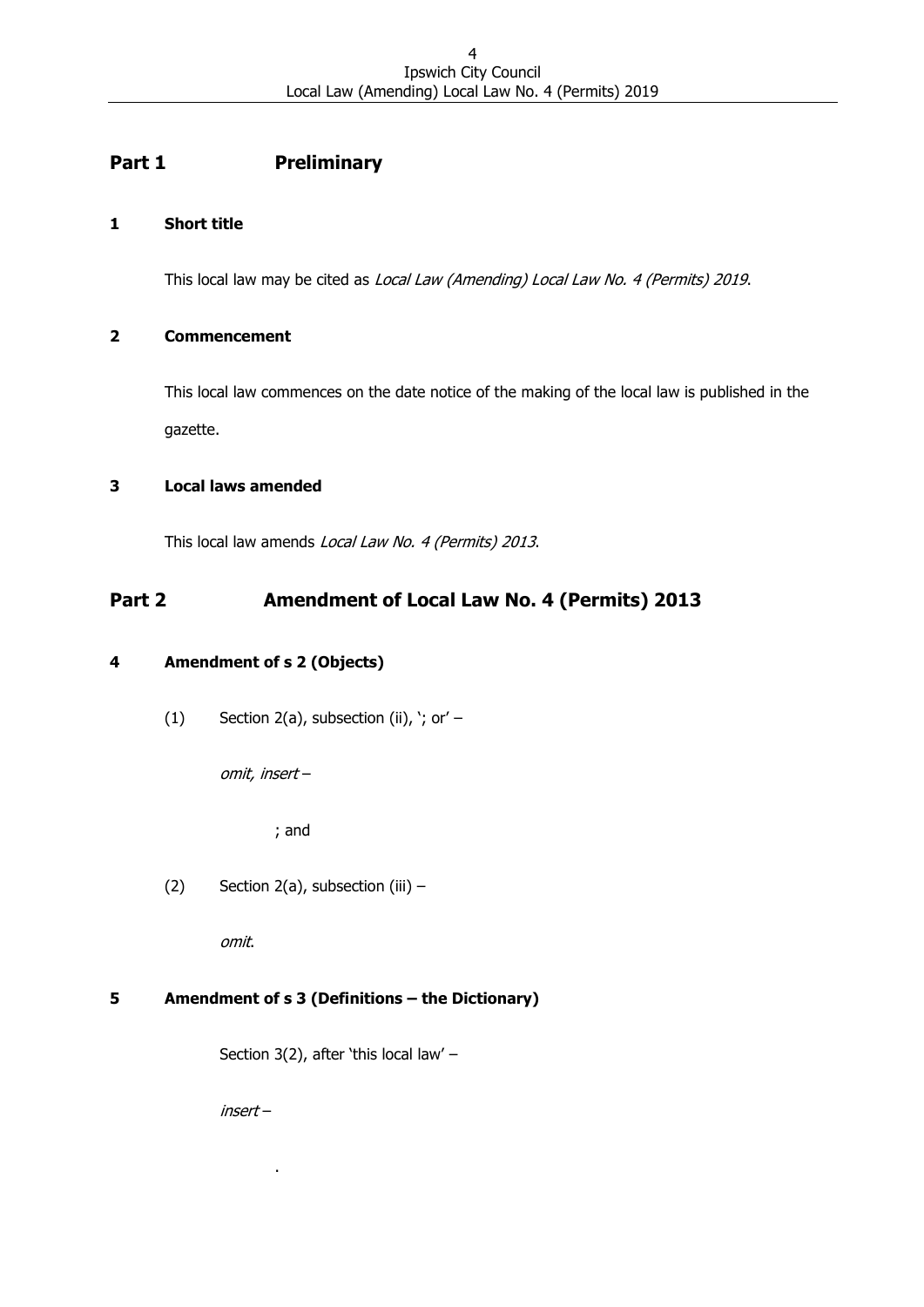# <span id="page-4-0"></span>**6 Amendment of s 4 (Relationship to other laws)**

(1) Section  $4(1)$ , subsection (a), 'licensing' –

omit, insert –

regulation

(2) Section  $4(1)(b)$ , subsection (ii),  $\cdot$ ;' -

omit, insert –

,

(2A) Section 4(1), subsection (c),  $example -$ 

omit, insert –

Example of paragraph (c)—

This would exempt the operation of a regulated activity that is registered by the State government under the Environmental Protection Act 1994.

(3) Section  $4(2)$ , 'with all Acts' –

omit, insert –

with any Acts

(4) Section 4(2), subsection (b), 'Fire and Rescue Service Act 1990 -

omit, insert –

Fire and Emergency Services Act 1990

(5) Section 4(2), subsection (c), 'Land Protection (Pest and Stock Route Management) Act 2002' –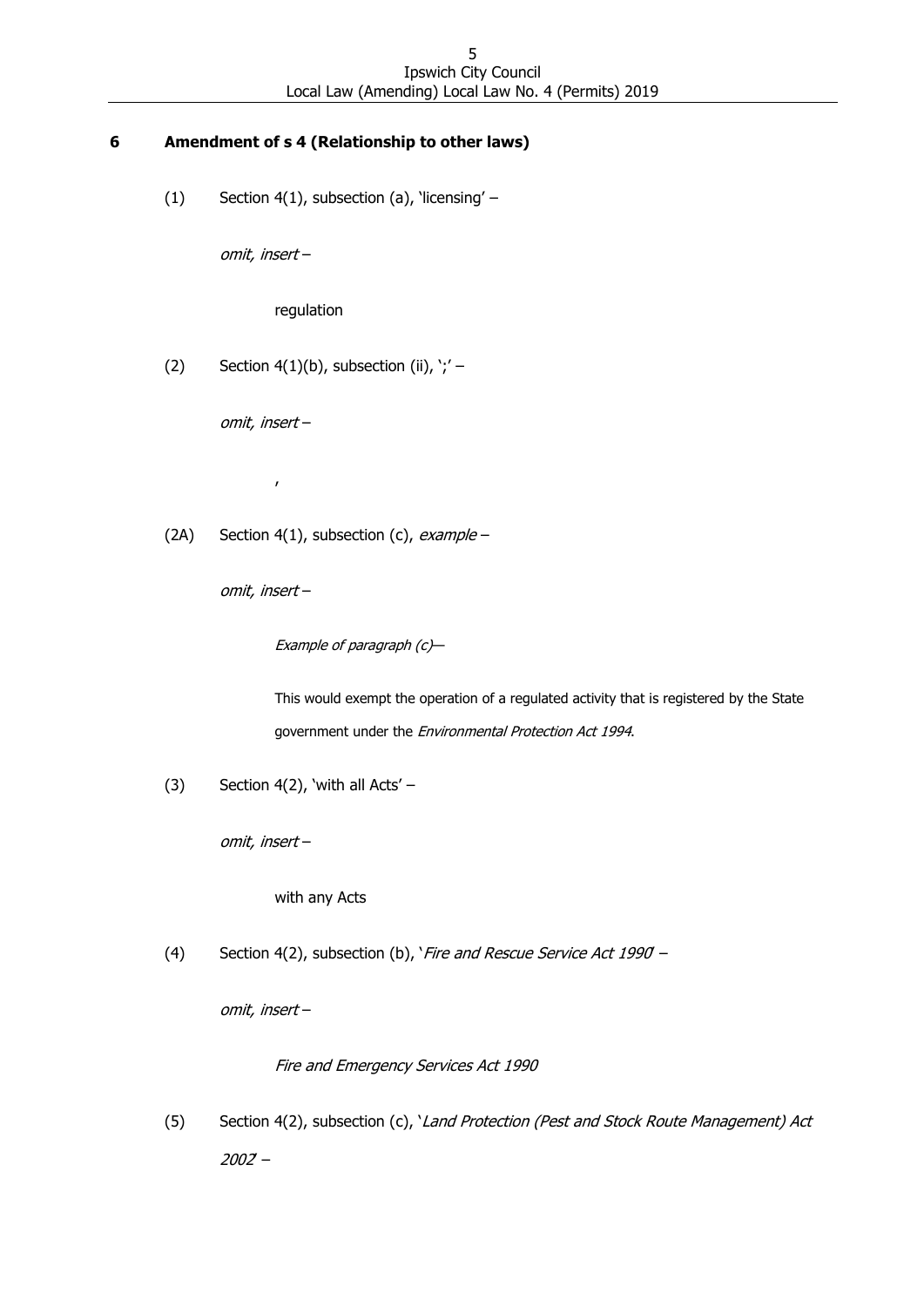omit, insert –

Stock Route Management Act 2002

(5A) Section 4(2), subsection (f), '2002' –

omit, insert –

2018

(6) Section 4(2), subsection (h), *Sustainable Planning Act 2009* –

omit, insert –

Planning Act 2016

(7) Section 4(2), subsection (q),  $\cdot$  ' -

omit, insert –

; and

(8) Section 4(2), after subsection  $(q)$  –

insert –

- (r) Vegetation Management Act 1999; and
- (s) Nature Conservation Act 1992; and
- (t) Water Act 2000; and
- (u) Environment Protection and Biodiversity Conservation Act 1999 (Cth).

# <span id="page-5-0"></span>**7 Amendment of s 5 (Relationship with other local laws)**

(1) Section 5, before subsection  $(1)$  –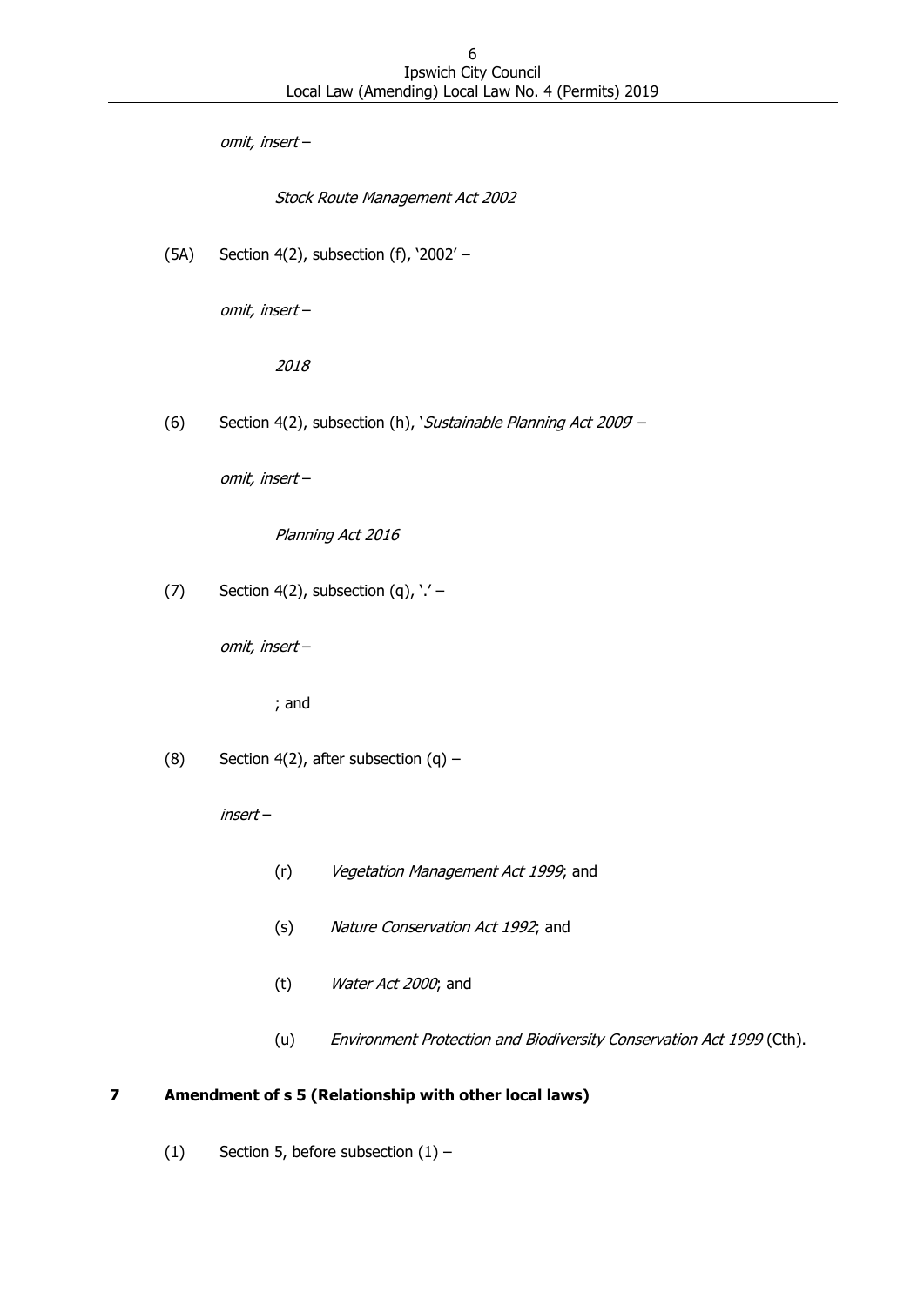insert –

- (1) This local law is to be read with Local Law No. 1 (Administration) 2013.
- (2) Section 5, subsections  $(1)$  and  $(2)$  –

renumber as subsections (2) and (3), respectively

(3) Section 5, subsection (3), after 'laws)'  $-$ 

insert –

.

# <span id="page-6-0"></span>**8 Insertion of new s 5A**

After Part 2, heading –

insert –

# **5A What is a permit regulated activity**

# A **permit regulated activity** means –

- (a) an activity which is prescribed as a permit regulated activity in a local law or subordinate local law; or
- (b) an activity which would ordinarily be prohibited by a local law unless authorised by a permit, but for which a local law or subordinate local law prescribes that a permit is not required.

# <span id="page-6-1"></span>**9 Insertion of new s 5B**

After new section 5A –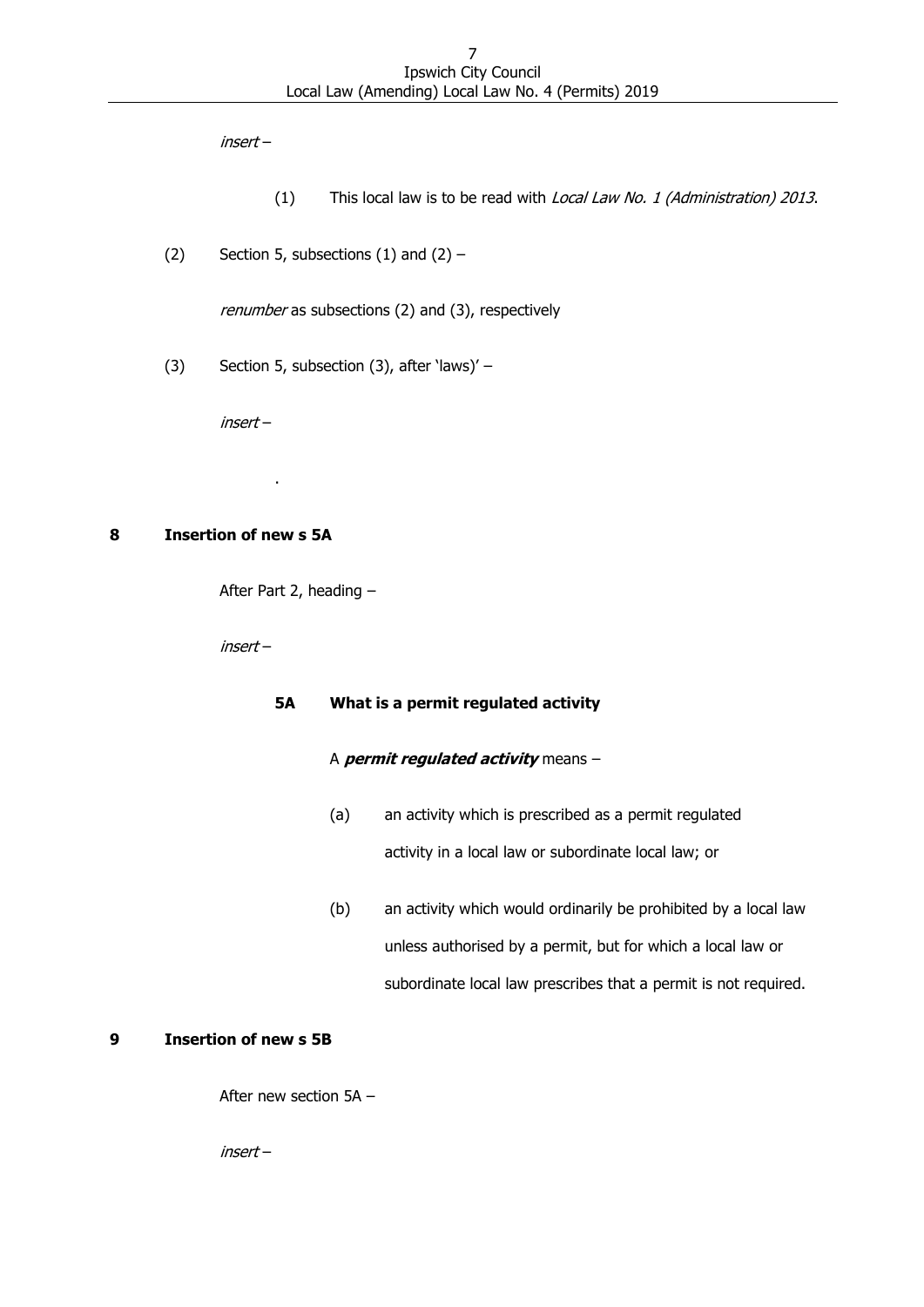#### **5B Offence to undertake permit regulated activity without permit**

(1) A person must not carry out a permit regulated activity on premises within the local government area unless authorised by a permit granted under section 7 (Deciding an application for a permit) of this local law, or another local law.

Maximum penalty for subsection  $(1)$  – 50 penalty units.

(2) A person must not, in any manner or by any means indicate that a permit regulated activity which does not comply with this local law or any other relevant local law does comply with the local law.

Maximum penalty for subsection  $(2)$  – 50 penalty units.

(3) Despite section 5B(1) (Offence to undertake permit regulated activity without permit) of this local law, a local law or a subordinate local law may specify that a permit is not required in respect of a permit regulated activity (**exempt permit regulated activity**).

#### <span id="page-7-0"></span>**10 Insertion of new s 5C**

After new section 5B –

insert –

# **5C Minimum standards for permit regulated activity**

(1) The local government may, by subordinate local law, prescribe minimum standards that must be complied with in carrying out a permit regulated activity.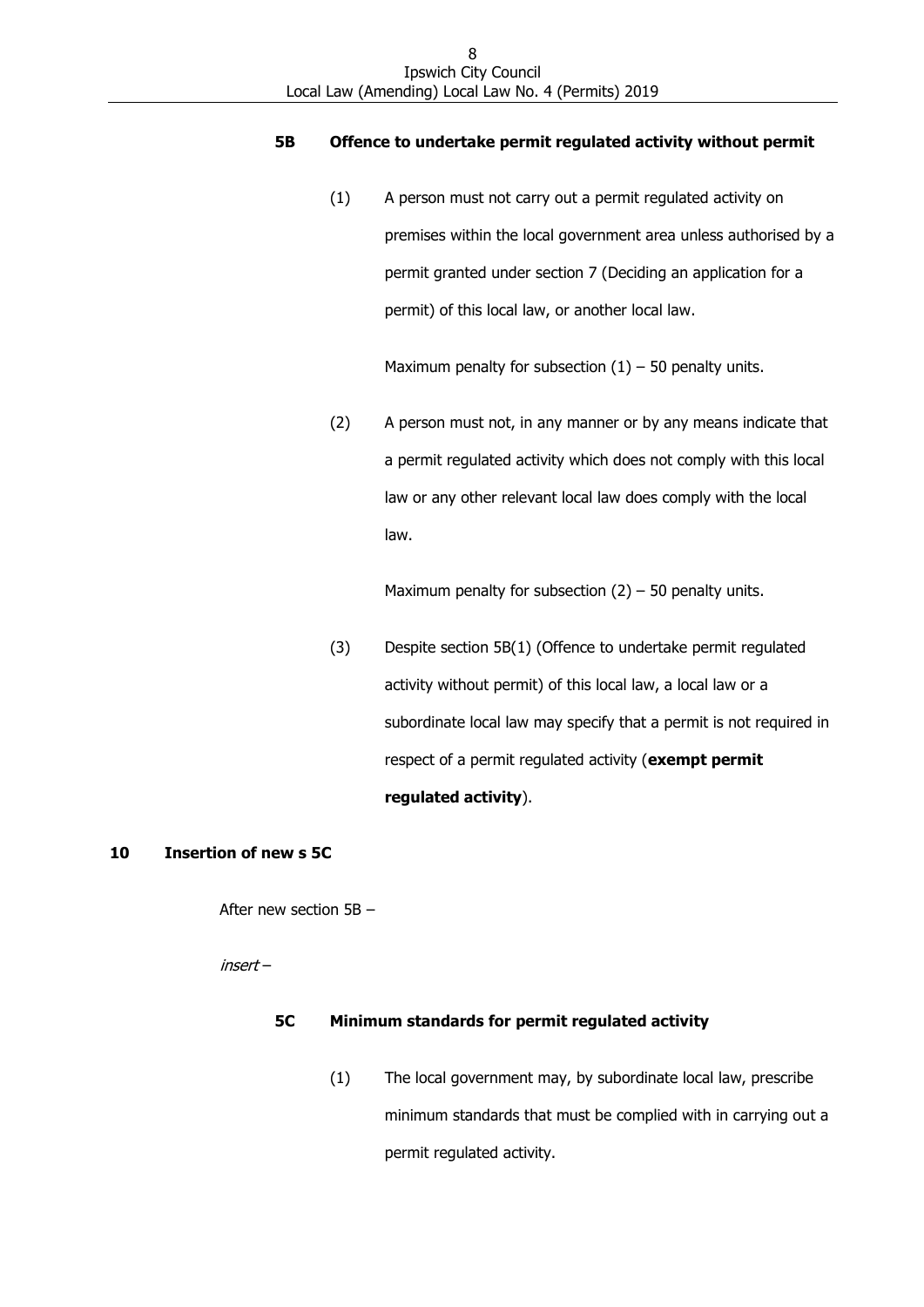- (2) The local government may, by subordinate local law, require that a permit regulated activity or an exempt permit regulated activity cannot be carried out unless—
	- (a) minimum standards for the regulated activity prescribed in a subordinate local law are complied with; or
	- (b) if minimum standards cannot be complied with, the written approval of the local government has been obtained.
- (3) If the local government prescribes minimum standards for the conduct of a permit regulated activity or exempt permit regulated activity, a person must not—
	- (a) undertake the permit regulated activity or exempt permit regulated activity (as the case may be) on premises within the local government area unless—
		- (i) the relevant minimum standards are complied with; or
		- (ii) the person has obtained the written approval of the local government under section 5C(2)(b); or
	- (b) change the manner of operation of a permit regulated activity on premises within the local government area unless –
		- (i) minimum standards are complied with; or
		- (ii) the person has obtained the written approval of the local government under section 5C(2)(b).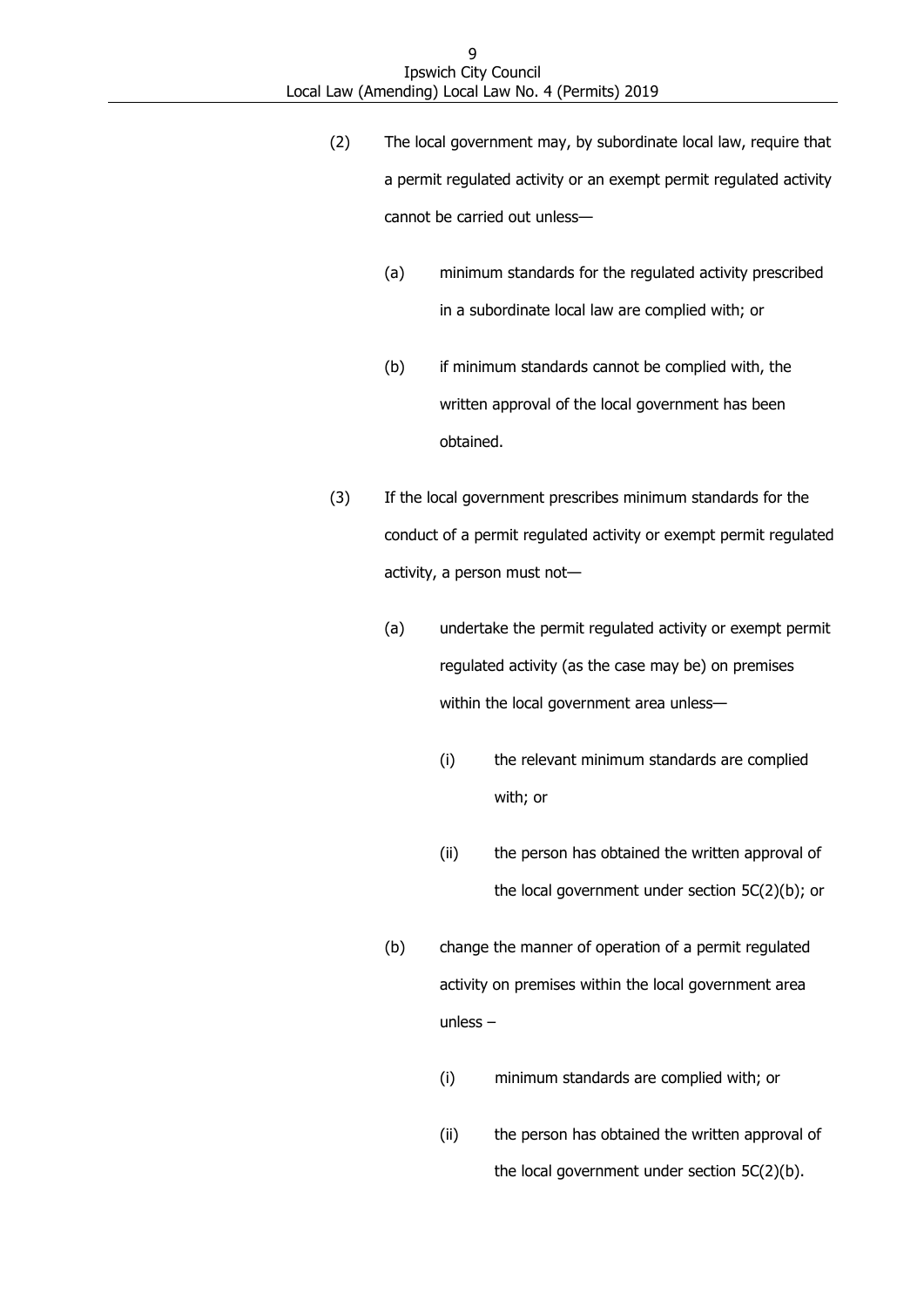Maximum penalty for subsection (3)—50 penalty units

# <span id="page-9-0"></span>**11 Amendment of s 6 (Application for a permit)**

(1) Section  $6(1)(c)$ , subsection (iii) -

omit, insert –

- (iii) in respect of any separate approval relating to the proposal that is required under another law –
	- (A) proof that the applicant holds any separate approval relating to the proposal; or
	- (B) proof that an application has been made for any separate approval relating to the proposal and advice on the status of that application; or
	- (C) advice on when an application for any separate approval relating to the proposal will be made; and
- (2) Section  $6(1)(c)$ , after subsection (iv) –

insert –

- (v) such other information and materials specified in a subordinate local law.
- (3) Section 6(3), subsection (b), before 'permit' –

insert –

a

(4) Section 6, subsections (4) and  $(5)$  –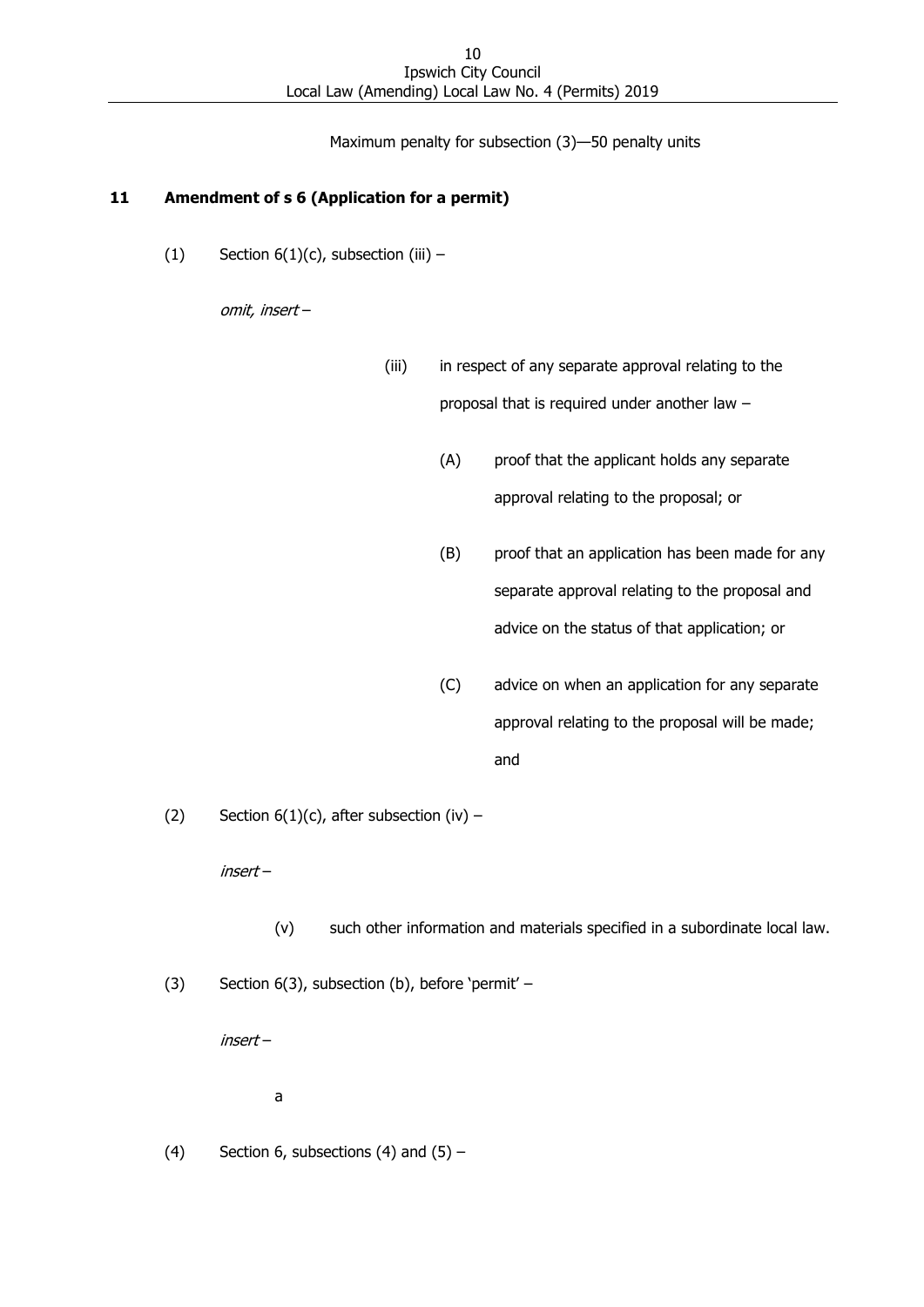omit.

(5) Section 6, subsection  $(6)$  –

renumber as subsection (4)

#### <span id="page-10-0"></span>**12 Insertion of new s 6A**

After section 6 –

insert –

#### **6A Request for further information**

- (1) The local government may, by written notice, request the applicant to provide further information or clarification of information, documents or materials included in the application.
- (2) The notice under subsection (1) must state—
	- (a) the grounds on which the request is made; and
	- (b) an outline of the facts and circumstances forming the basis for the grounds; and
	- (c) a detailed description of the information requested; and
	- (d) the date, not less than 10 business days after the applicant receives the notice, by which the applicant must provide the information.
- (3) If the applicant does not provide the further information by the stated date—
	- (a) the application lapses; and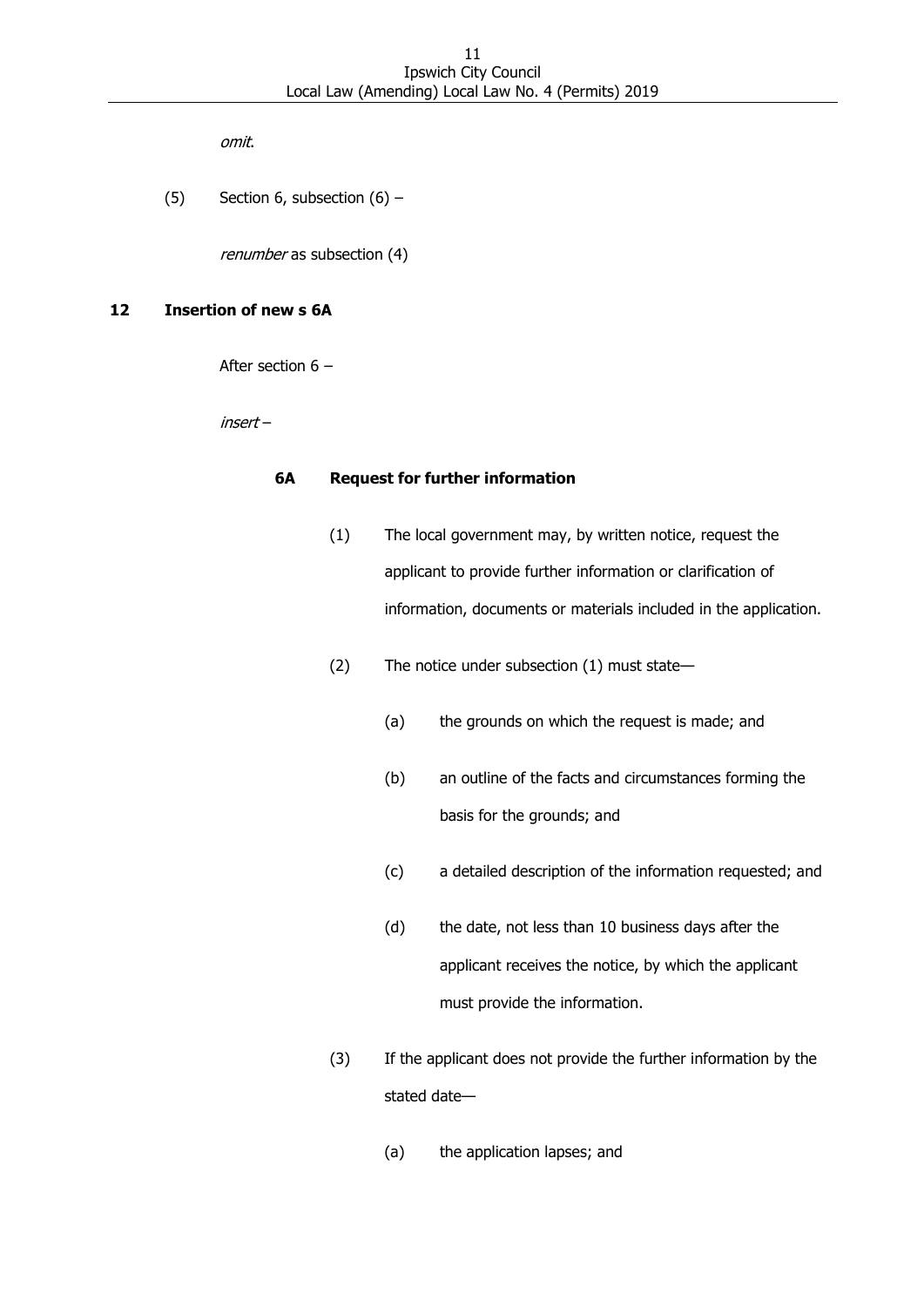- (b) the local government must give the applicant written notice stating that—
	- (i) under this section the application lapses; and
	- (ii) the applicant may make a new application.
- (4) However, the local government may extend the period for the applicant to provide the further information.

#### <span id="page-11-0"></span>**13 Amendment of s 7 (Deciding an application for a permit)**

(1) Section 7(1), subsection (a), before 'consider' –

insert –

subject to section 6(3) of this local law,

(2) Section  $7(1)$ , subsection  $(b)$  –

omit, insert –

- (b) after carrying out assessment of the application
	- (i) approve the application;
	- (ii) approve the application subject to conditions; or
	- (iii) refuse the application.
- (3) Section 7(2), subsection (c), 'environmental harm or' –

omit.

(4) Section  $7(2)$ , subsection  $(g)$  –

omit, insert –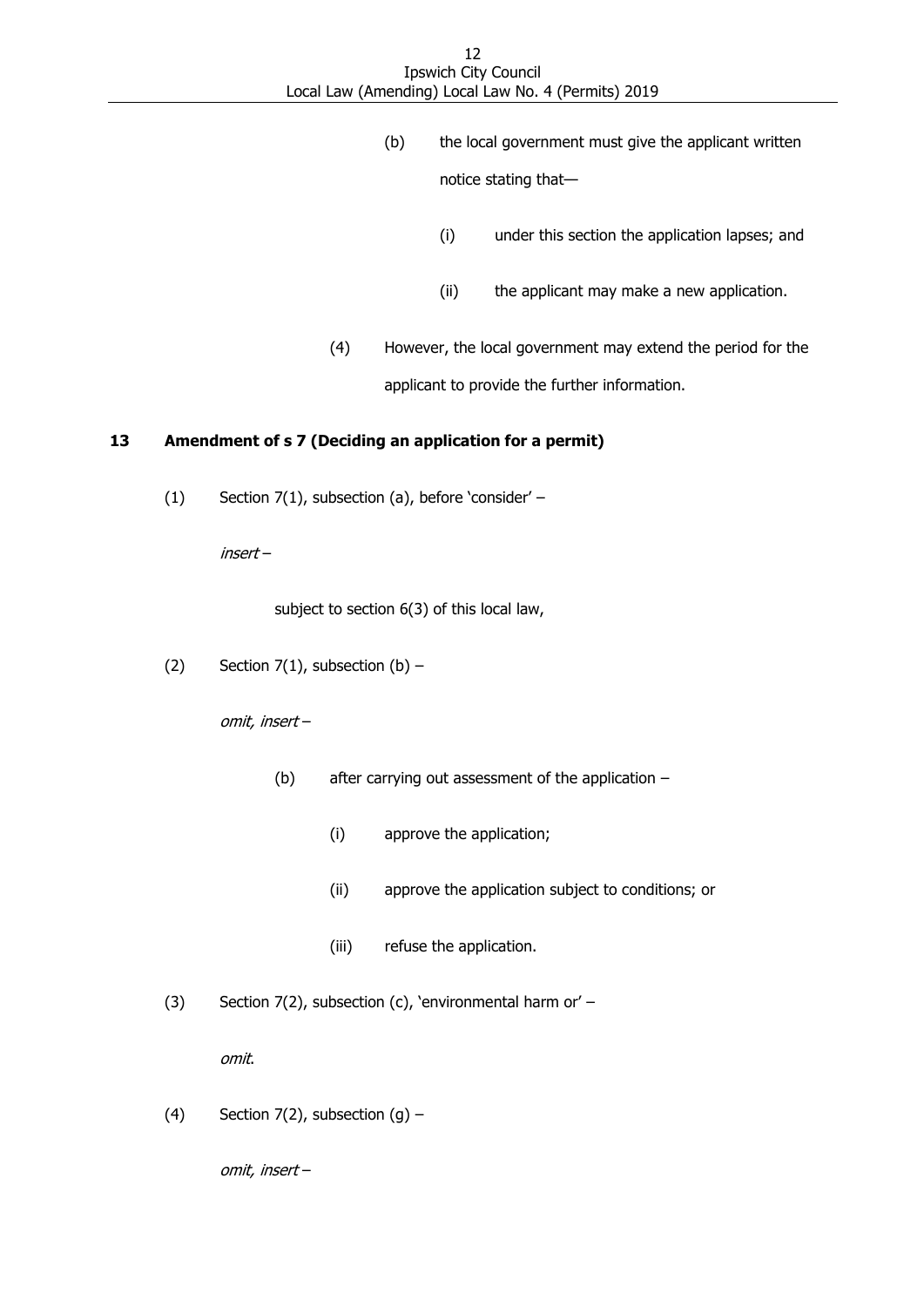- (g) whether the applicant holds any other approvals required to conduct the activity under another law; and
- (5) Section 7(2), subsection (i), 'criteria ;' –

omit, insert –

criteria<sup>1</sup>;

(6) Section 7(2), subsection (j),  $\cdot$  ' -

omit, insert –

; and

(7) Section 7, subsection (5), after 'Deciding' –

insert –

an

(8) Section 7, subsection  $(5)$  –

renumber as subsection (4)

# <span id="page-12-0"></span>**14 Amendment of s 9 (Conditions of a permit)**

Section 9, subsection 2 –

omit, insert –

-

(2) However, the conditions must—

 $1$  See definition of *assessment criteria* in the Schedule (Dictionary).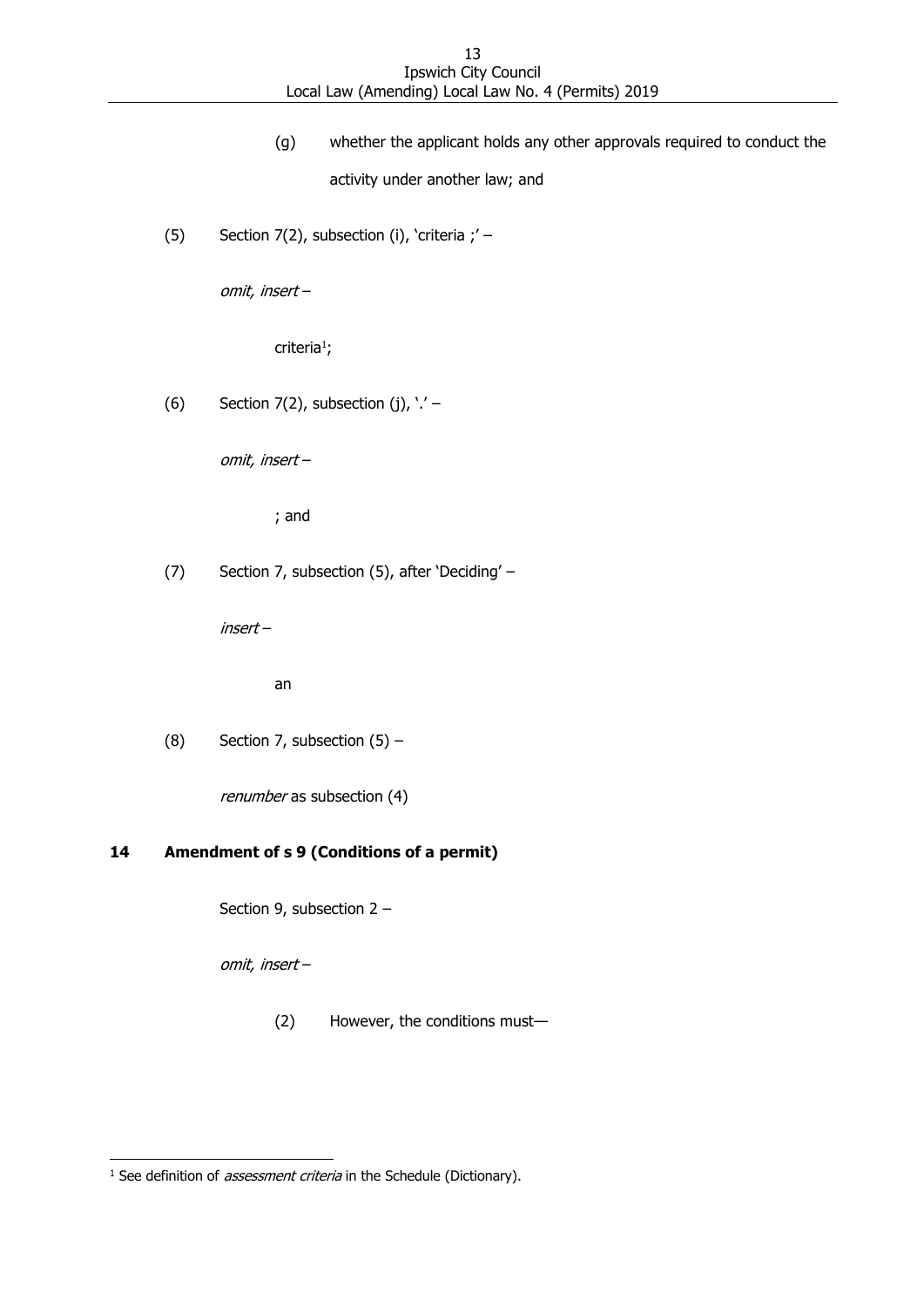- (a) be reasonably necessary to ensure that the operation and management of the proposal will be adequate to protect public health, safety and amenity; and
- (b) be consistent with the purpose of any relevant local law or subordinate local law; and
- (c) require the approval holder to notify the local government in writing of a suspension or cancellation of a relevant approval for the proposal under an Act within 3 days of the relevant approval being suspended or cancelled.

# <span id="page-13-0"></span>**15 Amendment of s 10 (Power to change the conditions of a permit)**

(1) Section 10(1), subsection (b), 'urgently' –

omit.

(2) Section  $10(1)(b)$ , subsection (iii) -

omit.

(3) Section  $10(1)(b)$ , subsection (iv) -

renumber as subsection (iii)

(4) Section 10, after subsection  $(1)$  –

insert –

(1A) Section 10(1) (Power to change the conditions of a permit) of this local law does not limit the power a local government may have apart from this section to amend a condition of a permit.<sup>2</sup>

<sup>-</sup><sup>2</sup> See section 9 of *Local Law No. 1 (Administration) 2013*.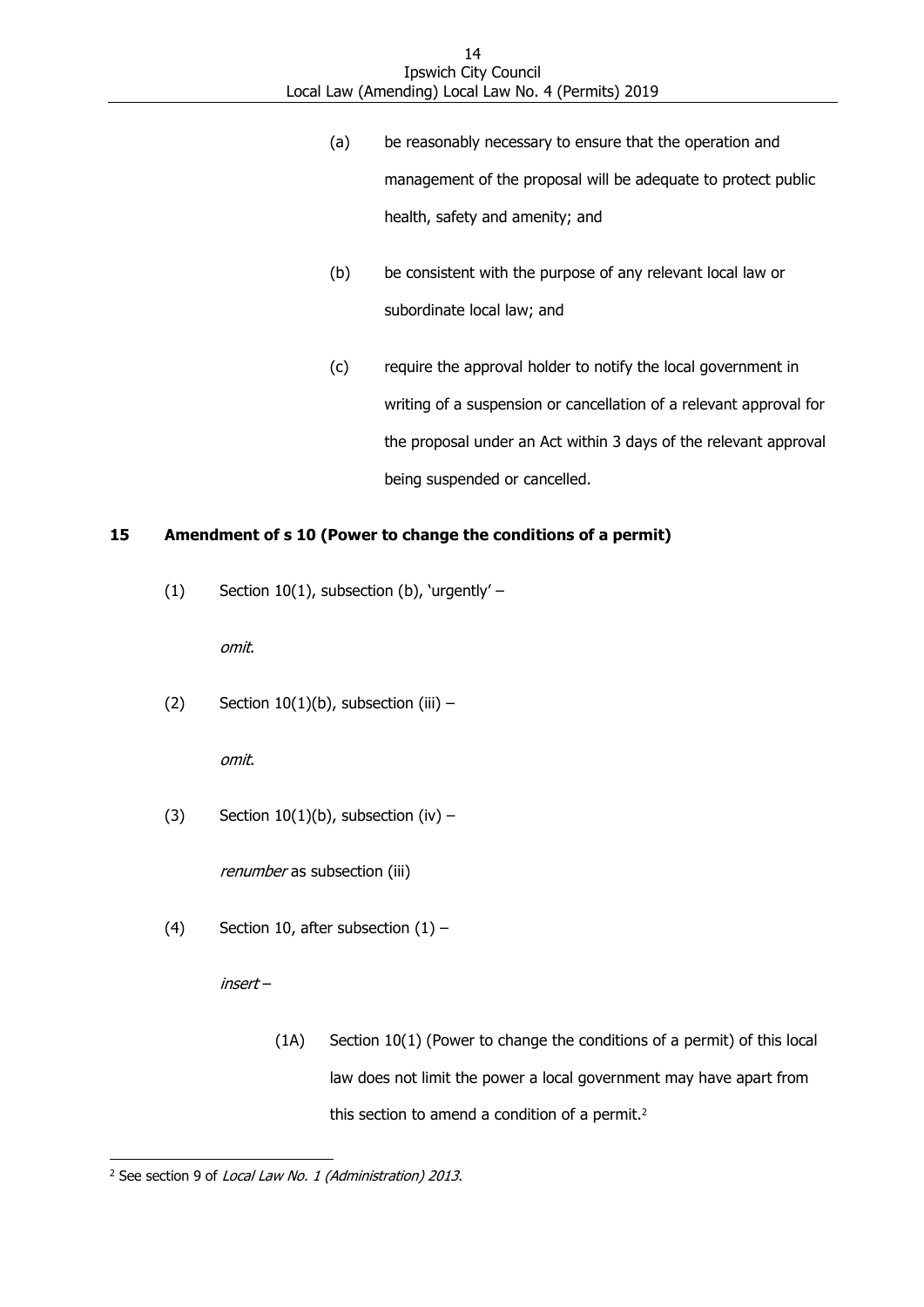(5) Section 10, subsection (4), after 'permit' –

insert –

or a later day stated in the notice

# <span id="page-14-0"></span>**16 Amendment of s 11 (Amendment, renewal or transfer of a permit)**

(1) Section 11, subsection (1), after 'make' –

insert –

an

(2) Section 11(1), subsection (a), after 'permit' –

insert –

including the conditions of the permit

(3) Section  $11(2)(d)$ , after 'transfer of the permit' –

omit, insert –

–

- (i) the written consent of the person to whom the permit will be transferred; and
- (ii) if the applicant for the transfer or the transferee is not the owner, the written consent of the owner of the premises on which the permit regulated activity is or is to be undertaken.
- (4) Section 11, subsection (4), after 'Deciding' –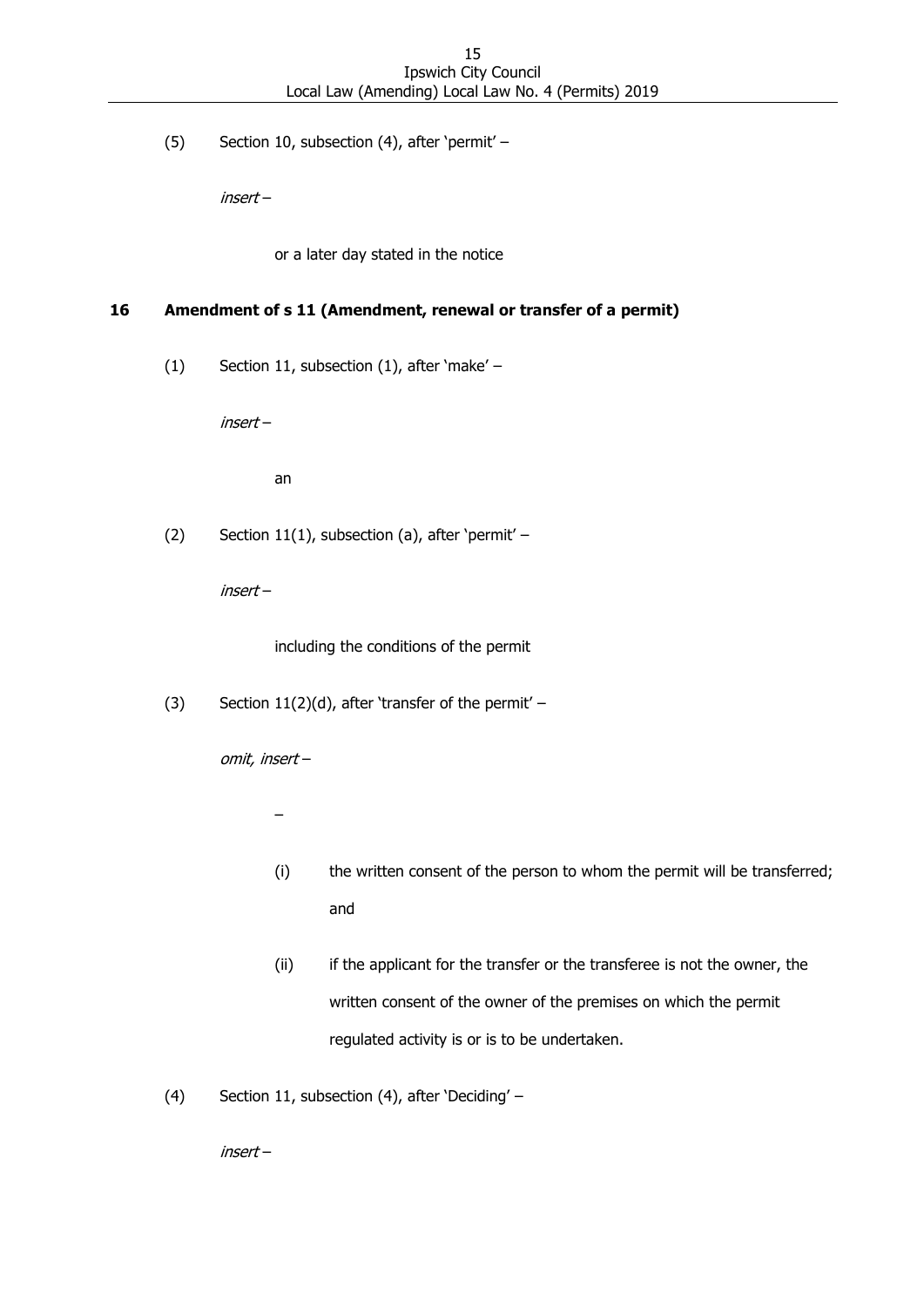an

(5) Section 11, subsection  $(5)$  –

omit, insert –

- (5) If an application to renew a permit is made to the local government, the permit remains in force until –
	- (a) the application is granted;
	- (b) if the application is refused and the applicant applies for a review under Part 6 of Local Law No. 1 (Administration) 2013 - the date the applicant is given notice of the review decision; or
	- (c) if the application is refused and the applicant has not applied for a review of the decision under Part 6 of Local Law No. 1 (Administration)  $2013 - 14$  days after the applicant is given an information notice.

# <span id="page-15-0"></span>**17 Amendment of s 12 (Cancellation or suspension of a permit)**

(1) Section 12(1), subsection (b), 'urgently' –

omit.

(2) Section  $12(1)(b)$ , subsection (iii) –

omit.

(3) Section  $12(1)(b)$ , subsection (iv) -

renumber as subsection (iii)

(4) Section 12(1), subsection (f),  $\cdot$  ' -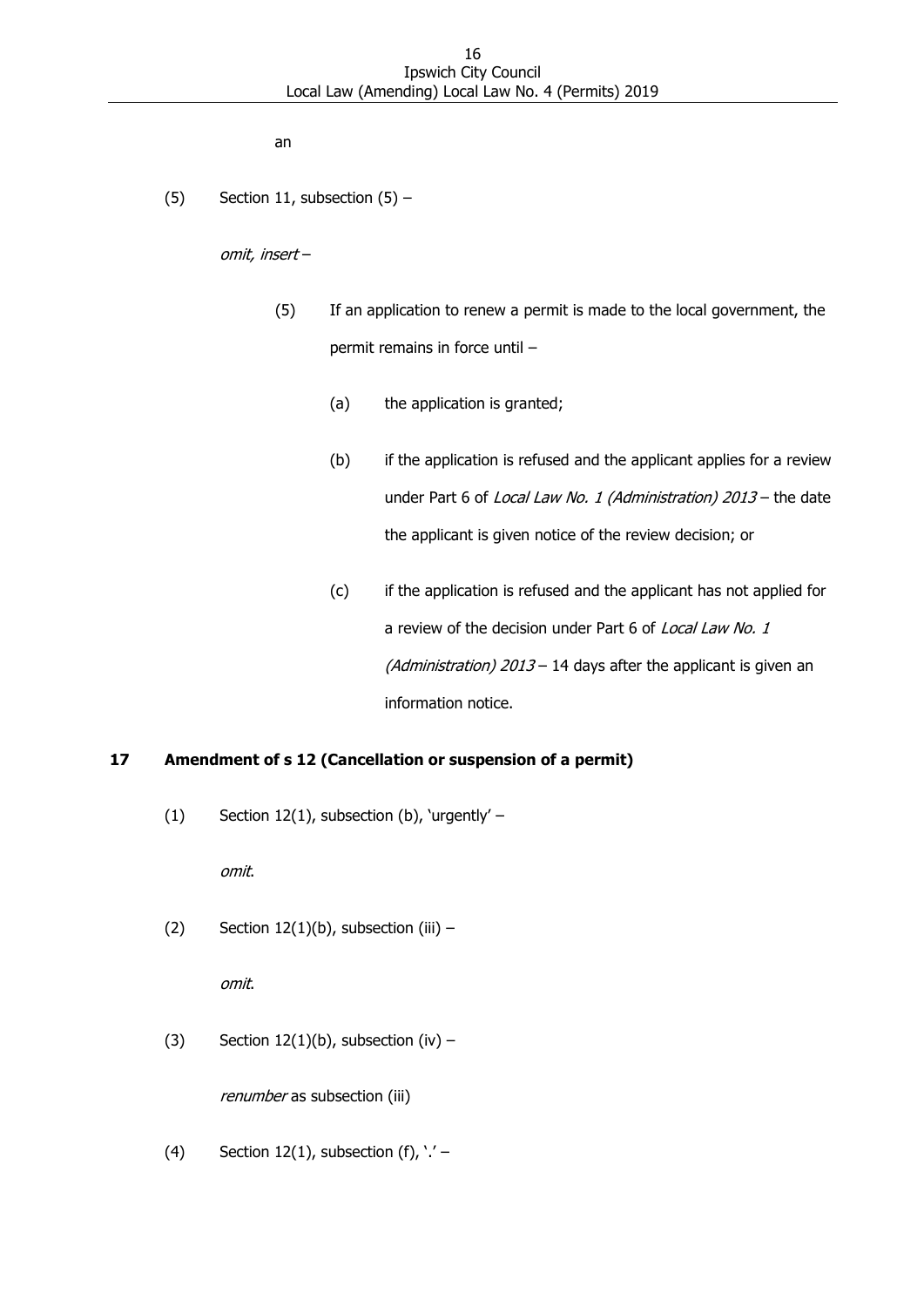omit, insert –

; or

(5) Section 12(1), after subsection  $(f)$  –

insert –

- (g) another permit or approval required to undertake the activity under another law has been suspended or cancelled.
- (6) Section 12(2), subsection (a), before 'give the holder' –

insert –

before taking the proposed action,

(7) Section  $12(2)(a)$ , subsection (i) –

omit, insert –

- (i) the proposed action and the reasons for the proposed action; and
- (8) Section 12(2)(a), after subsection (i)  $-$

insert –

- (ii) if the local government proposes to suspend the permit the proposed period of suspension; and
- (9) Section  $12(2)(a)$ , subsections (ii) and (iii) -

renumber as subsections (iii) and (iv), respectively.

(10) Section 12(3), subsection (b), after 'cancel' –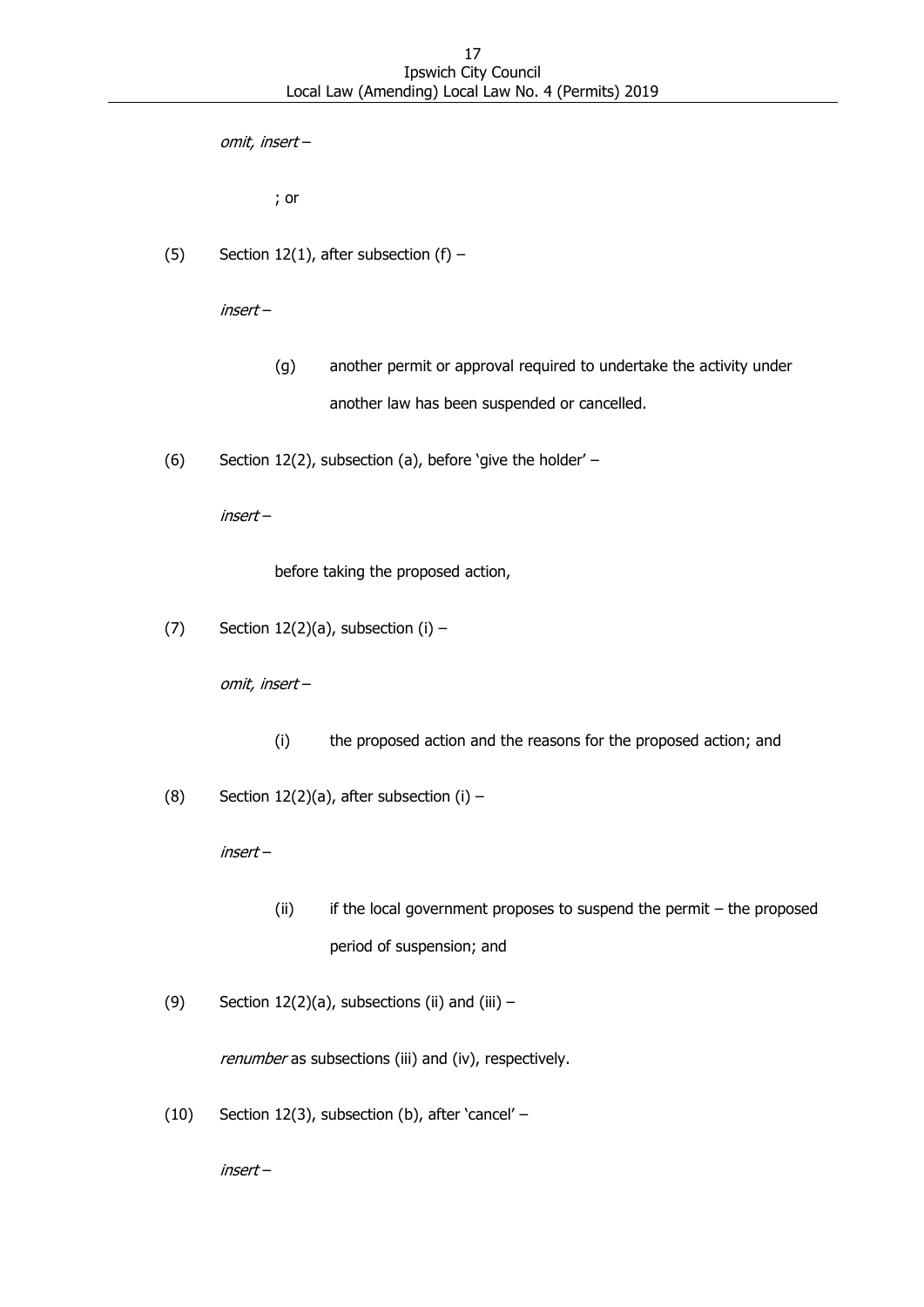#### or suspend

(11) Section 12, subsection (4), 'effected' –

omit, insert –

affected

(12) Section 12, subsection (6), after 'permit regulated activity' –

insert –

from the date the cancellation or suspension takes effect under subsection (5)

#### <span id="page-17-0"></span>**18 Insertion of new s 12A**

After section 12 –

insert –

#### **12A Procedure for immediate suspension of a permit**

- (1) Despite section 12 (Cancellation or suspension of a permit), the local government may immediately suspend a permit if the local government believes that continuation of the activity by the permit holder poses—
	- (a) an urgent and serious threat to public health or safety; or
	- (b) an urgent and serious risk of property damage or loss of

amenity.

(2) The suspension—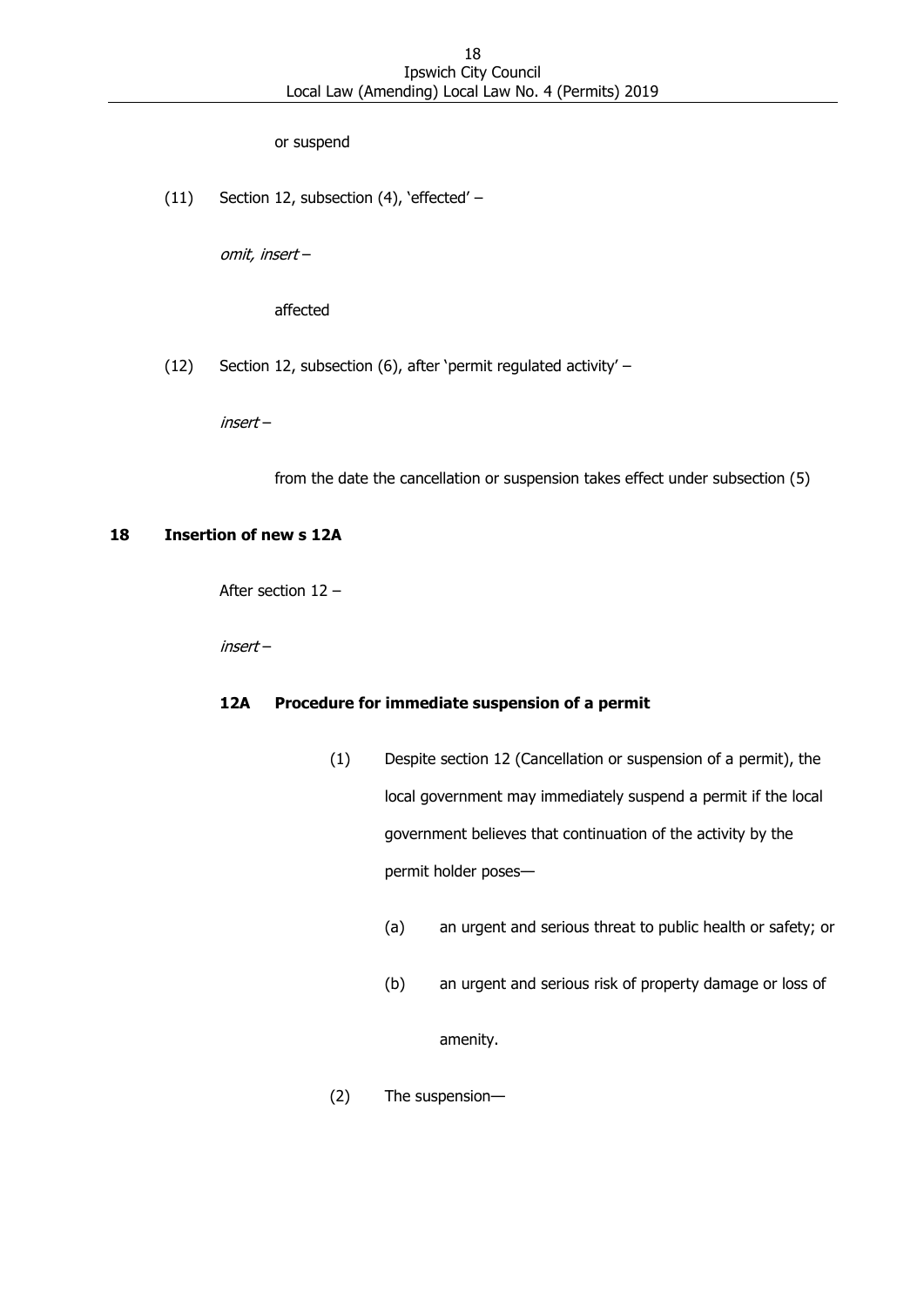- (a) can be effected only by the local government giving a notice to the permit holder about the decision to immediately suspend the permit, together with a notice about proposed action under section 12(2); and
- (b) operates immediately the notices are given to the permit holder; and
- (c) continues to operate until the earliest of the following happens—
	- (i) the local government cancels the suspension;
	- (ii) the local government gives the permit holder notice under section 12(3) of its decision after it has considered all submissions made within the stated time;
	- (iii) 10 business days have passed since the expiry of the stated time for the making of written submissions; or
	- (iv) 10 business days have passed since the permit holder notifies the local government that it has made its final written submissions.

# <span id="page-18-0"></span>**19 Amendment of s 13 (General compliance provision)**

(1) Section 13, subsection (2), 'undertaking a permit regulated activity' –

omit, insert –

acting under the permit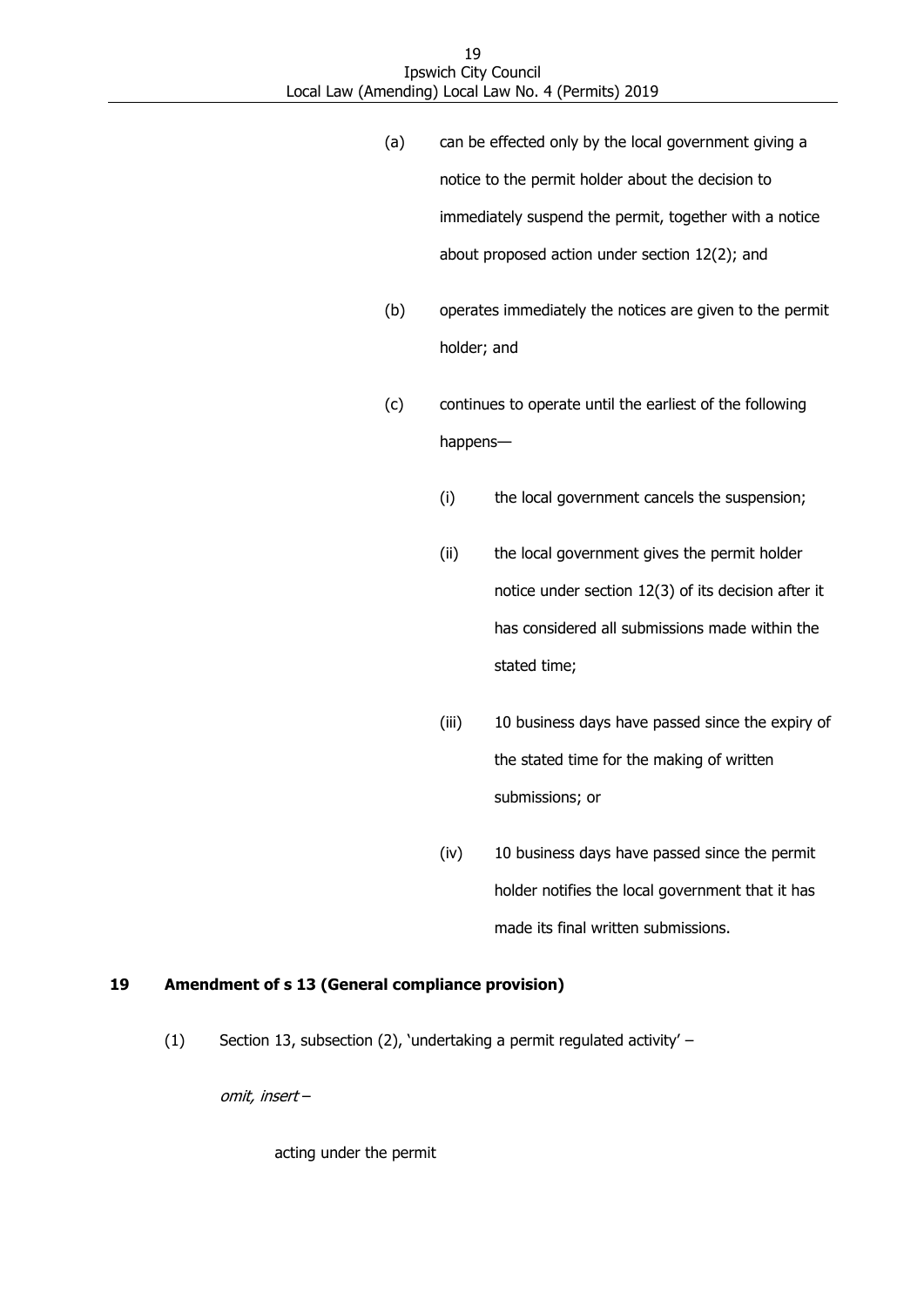(2) Section 13(2), subsection  $(c)$  –

omit.

(3) Section 13(2), subsections (d) and (e)  $-$ 

renumber as subsections (c) and (d), respectively

(4) Section 13(2), subsections (f) to  $(h)$  –

renumber as subsections (i) to (iii), respectively

# <span id="page-19-0"></span>**20 Amendment of s 14 (Compliance notice)**

(1) Section 14, subsection  $(1)$  –

omit, insert –

- (1) The local government may give a compliance notice to a person in relation to a contravention of this local law.<sup>3</sup>
- (2) Section 14, subsection  $(2)$  –

omit.

(3) Section 14, subsection (3), 'subsection  $(3)'$  –

omit, insert –

subsection (2)

(4) Section 14, subsection  $(3)$  –

renumber as subsection (2)

<sup>-</sup><sup>3</sup> See section 30 of *Local Law No. 1 (Administration) 2013*.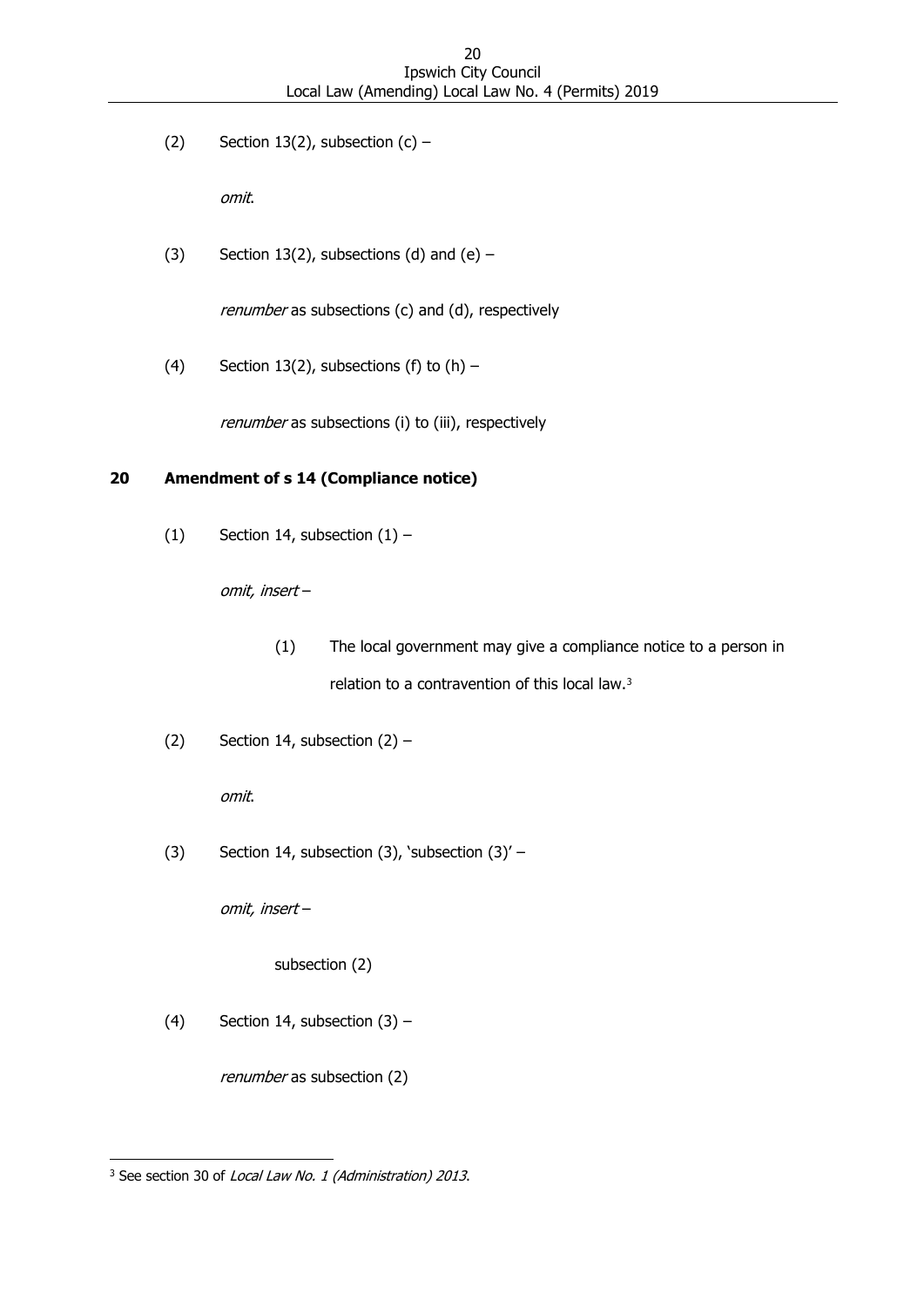# <span id="page-20-0"></span>**21 Omission of s 15 (Procedure for immediate suspension of licence)**

Section 15 –

omit, insert –

# **15 Section not used**

# <span id="page-20-1"></span>**22 Amendment of s 16 (Inspection of activities)**

(1) Section 16, subsection (1), 'the permit regulated activity' –

omit, insert –

a permit regulated activity

(2) Section 16, subsection (1), 'any activity for which minimum standards have been prescribed under a local law of this subordinate local law' –

omit, insert –

an exempt permit regulated activity

(3) Section 16(2), subsection (b), after 'condition of the permit' –

insert –

, or as a requirement of the minimum standards

(4) Section 16(2), subsection (c), after 'equipment,' –

insert –

animal,

(5) Section 16(4), subsection (a), '(Inspection of a permit regulated activity)' –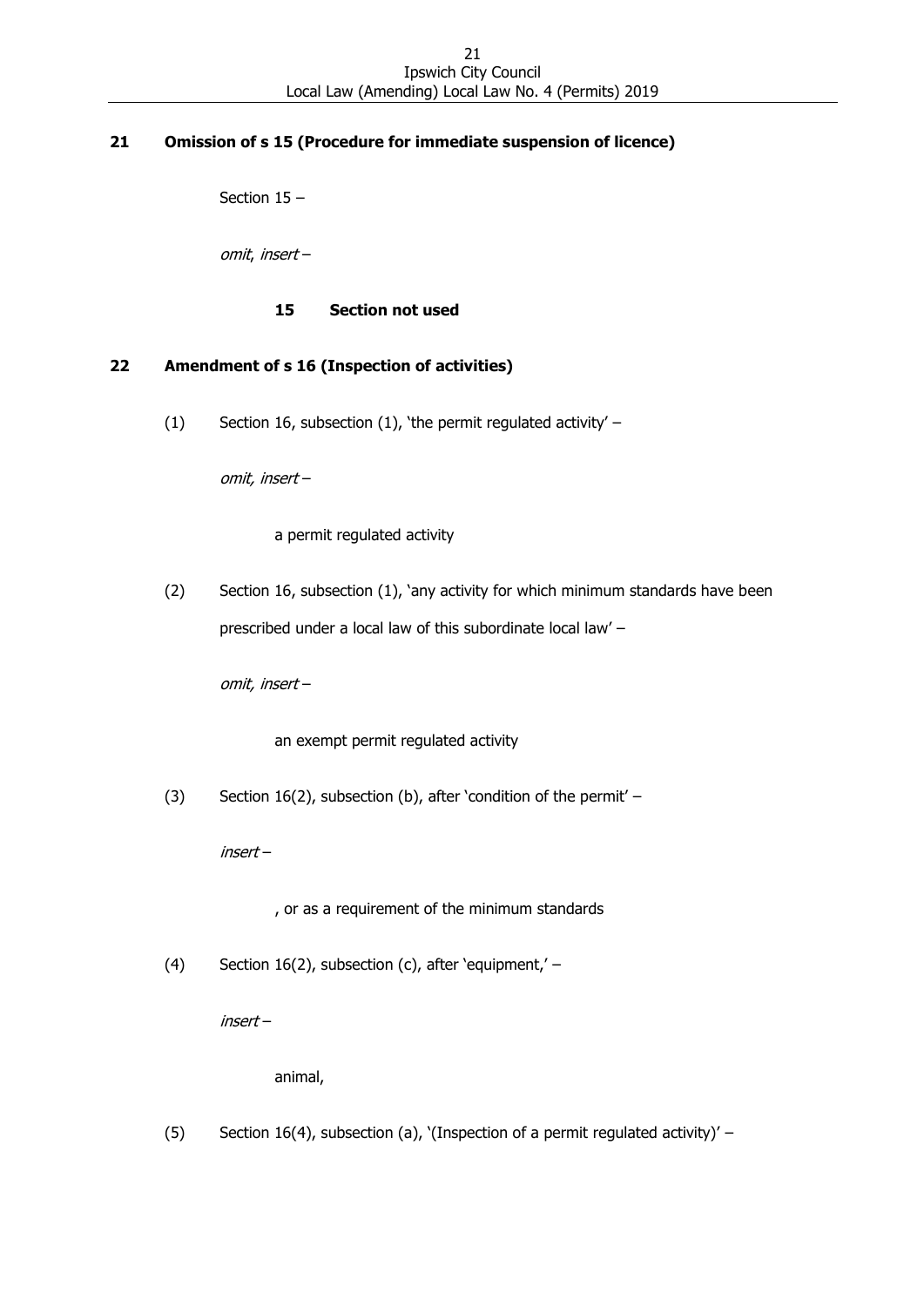omit, insert –

(Inspection of activities)

# <span id="page-21-0"></span>**23 Amendment of s 17 (Performance of work)**

(1) Section 17, subsection (1), 'committing' –

omit, insert –

who commits

(2) Section 17, subsection (1), after 'the offence' –

insert –

, including by repairing the damage or restoring any damaged structure, object or thing to its original standard

(2A) Section 17, subsection (2), after 'may perform the work' –

insert footnote –

See section 31 of Local Law No. 1 (Administration) 2013.

(3) Section 17, subsection (2), after 'performed by' –

omit, insert –

–

- (a) section 17(1) (Performance of work) of this local law; or
- (b) a compliance notice issued under this local law.

(3A) Section 17, subsections (3) and  $(5)$  –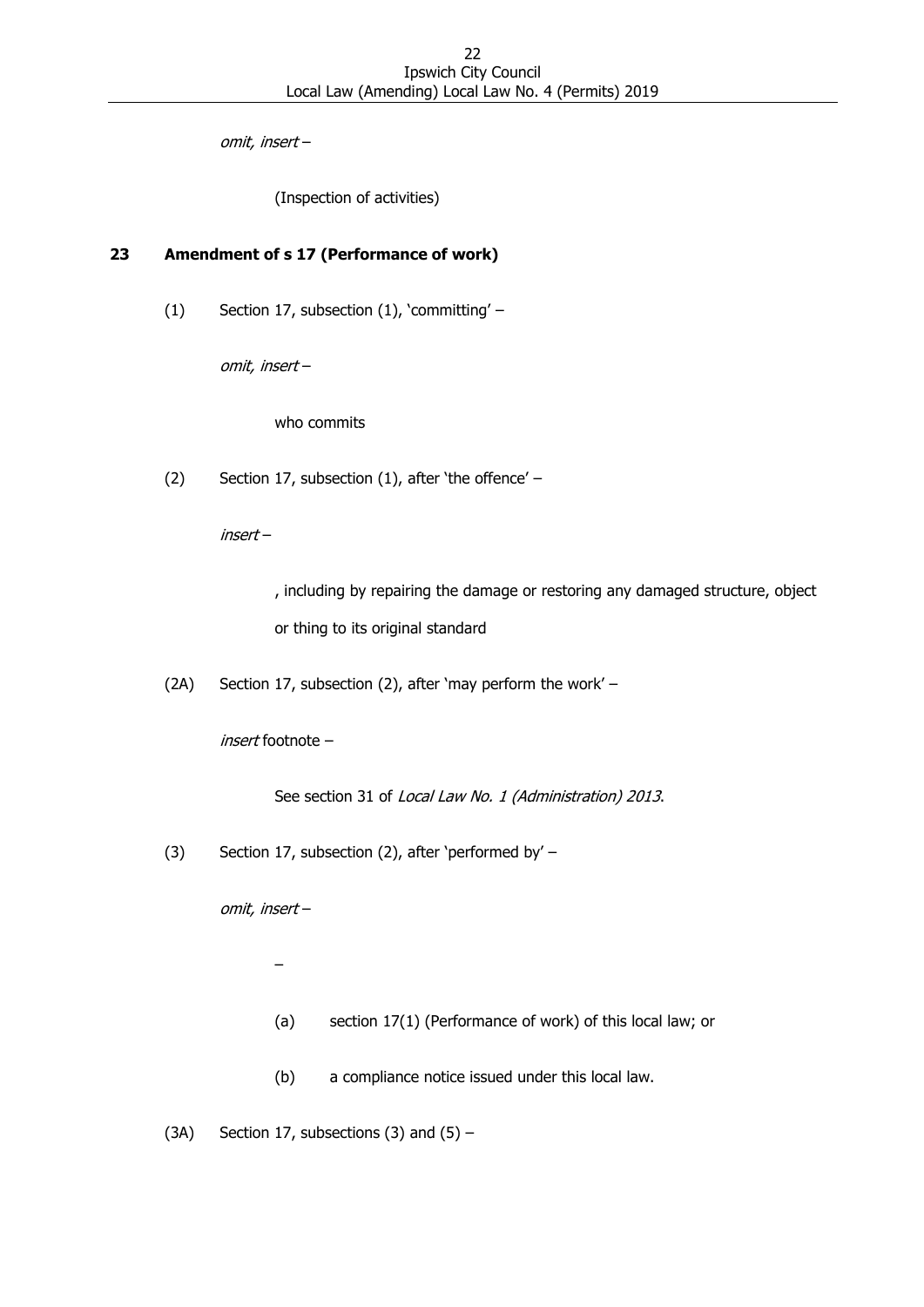omit.

(4) Section 17, subsection  $(6)$  –

renumber as subsection (3)

#### <span id="page-22-0"></span>**24 Amendment of s 18 (Power of entry and cost recovery)**

Section 18, subsections (2) and (3)  $-$ 

omit, insert –

(2) The local government may recover the cost of action taken under this section as a debt from the person responsible for the activity.

#### <span id="page-22-1"></span>**25 Insertion of new s 21A**

After section 21 –

insert –

#### **21A Defence**

It is a defence to any breach of or non‐compliance with a provision contained in this local law if a person has a lawful excuse or defence.

#### Example—

It is a defence to any breach or non‐compliance of any provision contained in a local law if a person was not criminally responsible in accordance with Chapter 5 (Criminal Responsibility) of the Criminal Code.

#### <span id="page-22-2"></span>**26 Amendment of s 22 (Subordinate local laws)**

Section 22, subsection (a) –

omit, insert –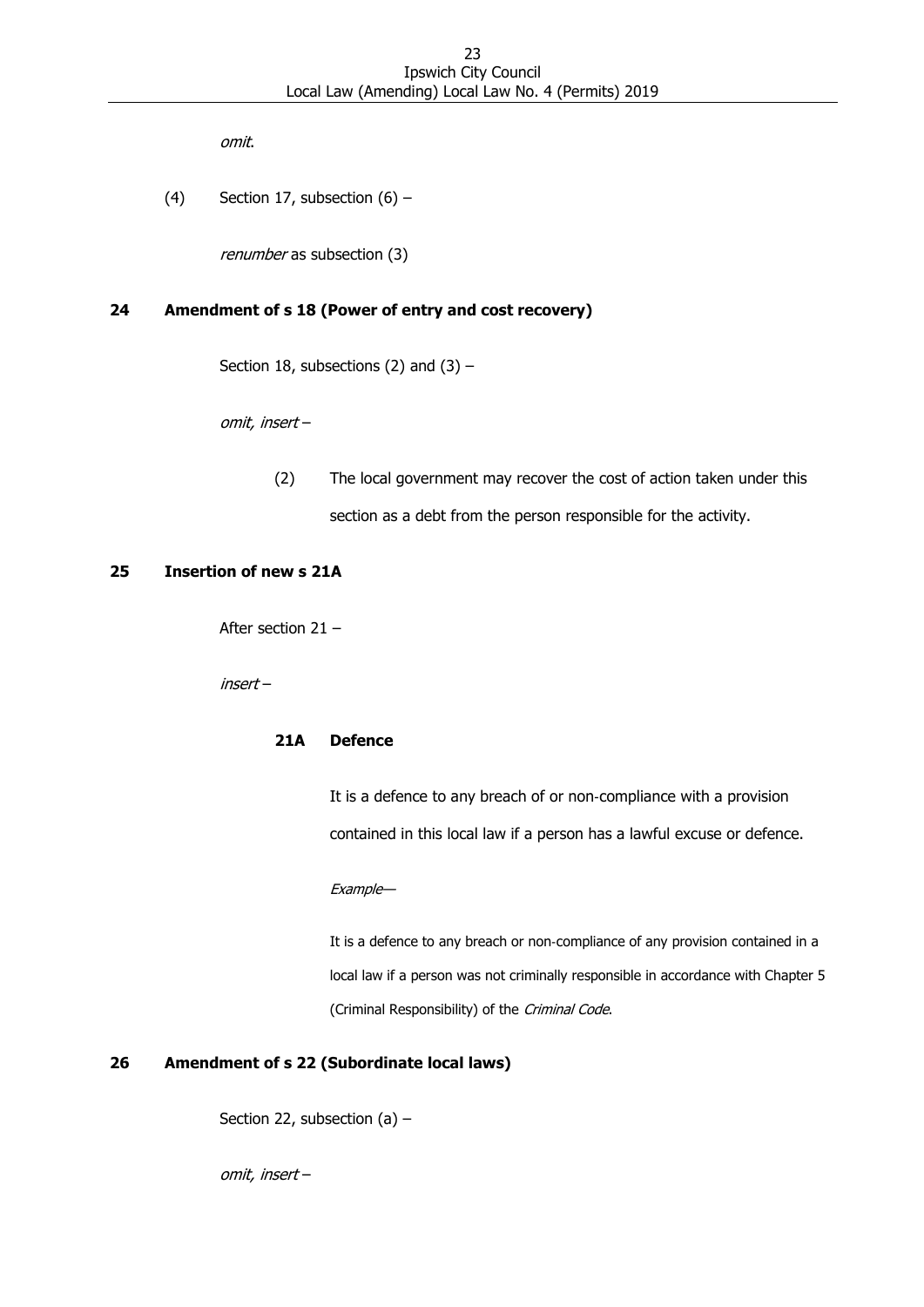- (a) the assessment criteria for deciding an application for a permit for the operation of a permit regulated activity pursuant to the Schedule (Dictionary) of this local law; and
- (b) an activity as a permit regulated activity pursuant to the Schedule (Dictionary) of this local law; and
- (c) the minimum standards with which the undertaking of a permit regulated activity must comply pursuant to the Schedule (Dictionary) of this local law; and
- (d) any minimum standards for the purposes of section 5A (Minimum standards for permit regulated activity) of this local law; and
- (e) a permit regulated activity in respect of the operation of which a person is not required to hold a permit pursuant to section 5B(3) (Offence to undertake permit regulated activity without permit) of this local law; and
- (f) the information that must accompany an application for a permit pursuant to section  $6(1)(c)(v)$  (Application for a permit) of this local law; and
- (g) the circumstances in which the local government may waive the requirements of section 6 (Application for a permit) of this local law pursuant to section 6(4)(c) (Application for a permit) of this local law; and
- (h) the term of a permit pursuant to section  $8(1)$  (Term of a permit) of this local law; and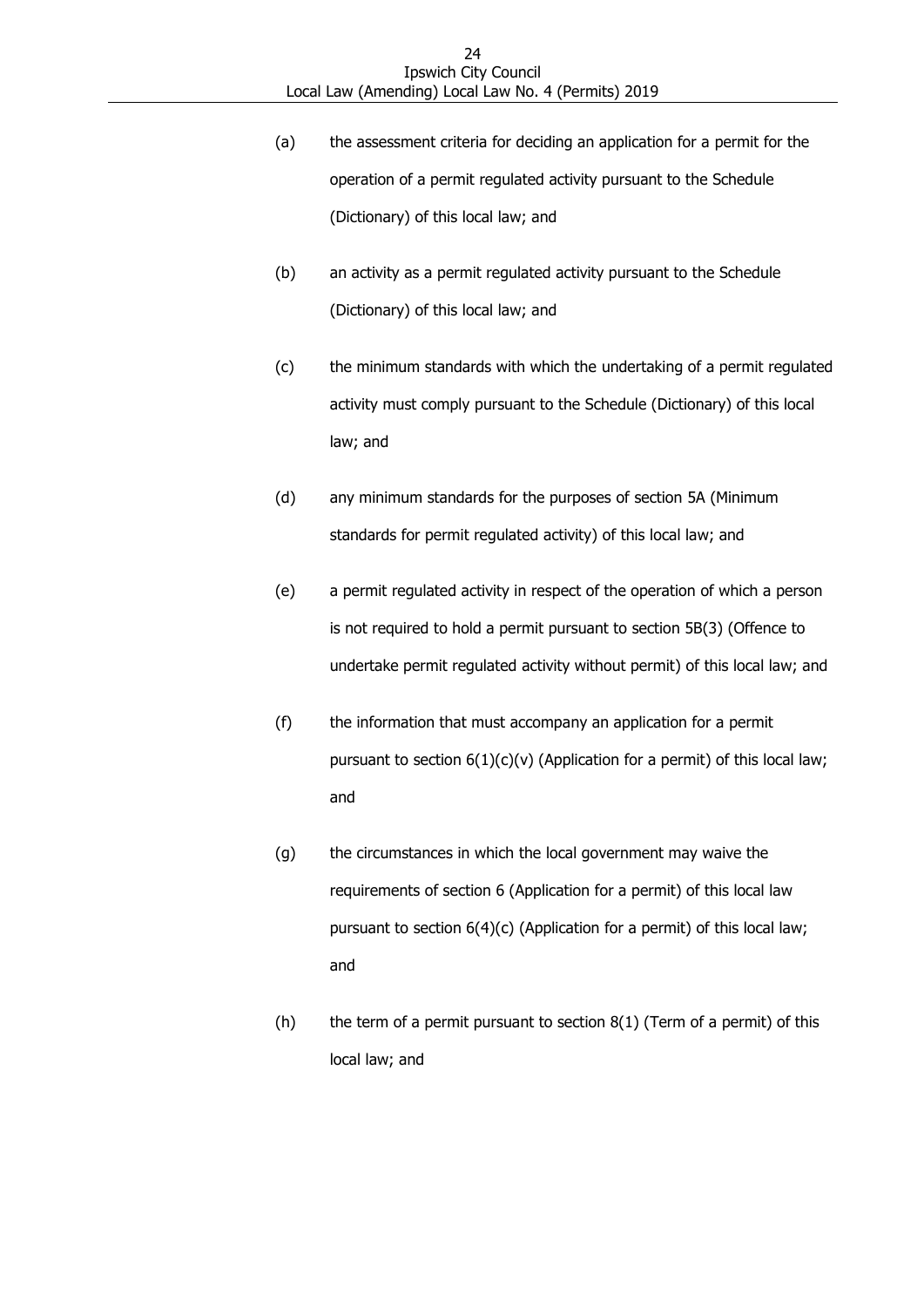- (i) the conditions that must be imposed in a permit or that will ordinarily be imposed in a permit pursuant to section 9(3) (Conditions of a permit) of this local law; and
- (j) the changes in circumstances since a permit was granted that make the continued operation of the permit inappropriate pursuant to section 12(1)(f) (Cancellation or suspension of a permit) of this local law; and
- (k) the records that are required to be kept pursuant to section  $16(2)(b)$ (Inspection of activities) of this local law; and
- (l) the terms of a periodic inspection, monitoring or management program in respect of the operation of a permit regulated activity pursuant to section 16(2)(d) or (4)(b) (Inspection of activities) of this local law.

# <span id="page-24-0"></span>**27 Amendment of s 23 (Existing permits)**

(1) Section 23, 'operate an activity' –

omit, insert –

undertake an activity

(2) Section 23, 'operated' –

omit, insert –

undertake

# <span id="page-24-1"></span>**28 Amendment of sch (Dictionary)**

(1) Schedule –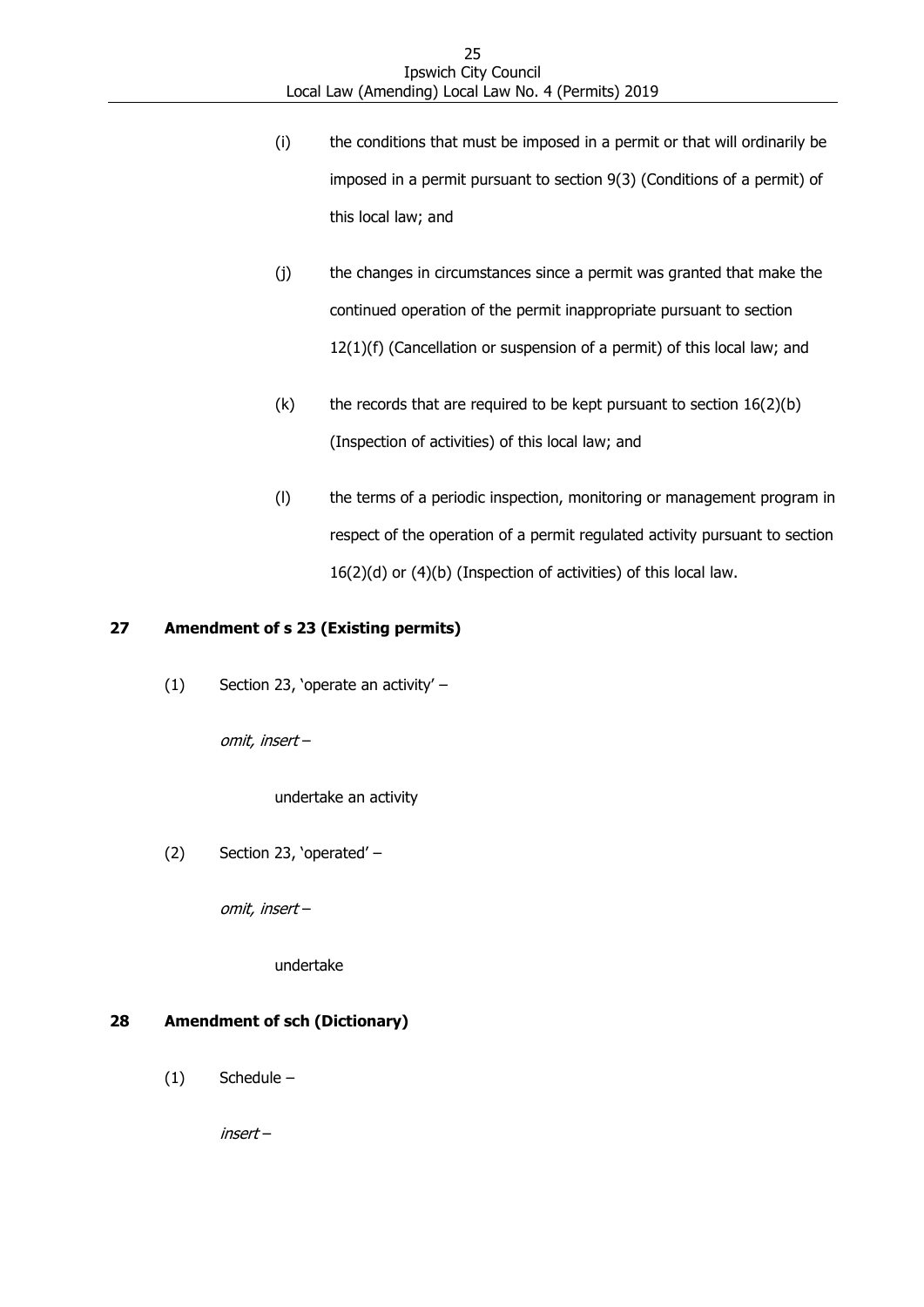the Act means the Local Government Act 2009

(1A) Schedule, heading –

omit, insert –

#### **Schedule Dictionary**

(2) Schedule, definition environmental harm –

omit.

(3) Schedule, definition environmental nuisance -

omit.

(4) Schedule, definition *minimum standards*, before 'local law' -

insert –

subordinate

(4A) Schedule, definition nuisance –

omit.

(4B) Schedule, after definition minimum standards –

insert –

**nuisance** has the meaning given in *Local Law No. 8 (Nuisances and Community* Health and Safety) 2013.

(5) Schedule, definition *permit*, subsection (b), after 'cancelled' –